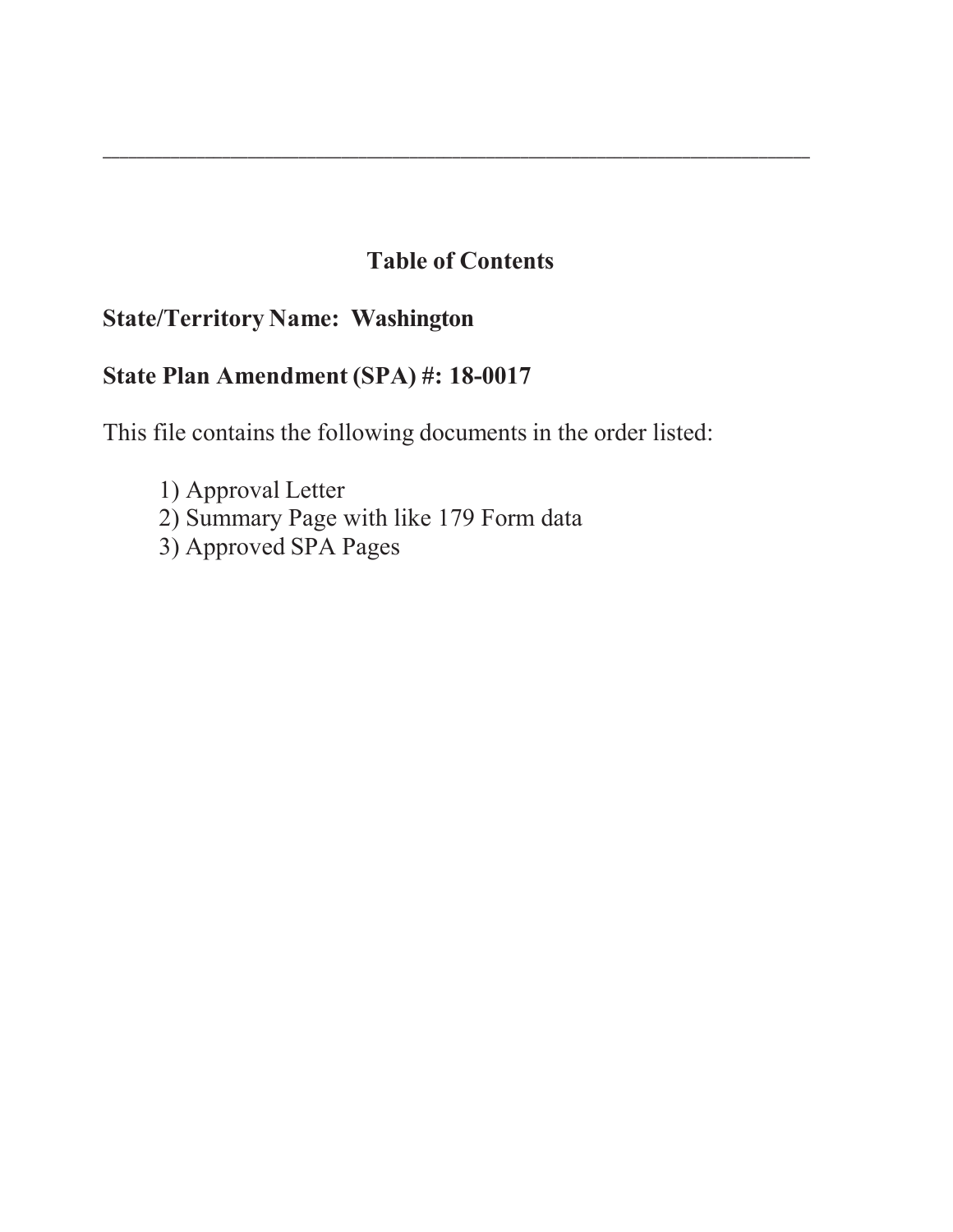DEPARTMENT OF HEALTH & HUMAN SERVICES Centers for Medicare & Medicaid Services Seattle Regional Office 701 Fifth Avenue, Suite 1600, MS/RX-200 Seattle, WA 98104



Division of Medicaid & Children's Health Operations

December 21, 2018

Susan Birch, Director MaryAnne Lindeblad, Medicaid Director Health Care Authority PO Box 45502 Olympia, WA 98504-5010

RE: Washington State Plan Amendment (SPA) Transmittal Number 18-0017

Dear Ms. Birch and Ms. Lindeblad:

The Centers for Medicare & Medicaid Services (CMS) has completed its review of State Plan Amendment (SPA) Transmittal Number WA 18-0017. This amendment updates the Medicaid State Plan to integrate physical and behavioral health services under the Health Care Authority.

This SPA is approved with an effective date of July 1, 2018. Enclosed is a copy of the CMS-179 summary form, as well as the approved pages for incorporation into the Washington State Plan.

If there are additional questions please contact me, or your staff may contact Maria Garza at maria.garza@cms.hhs.gov or  $(206)$  615-2542.



Associate Regional Administrator

cc: Ann Myers, SPA Coordinator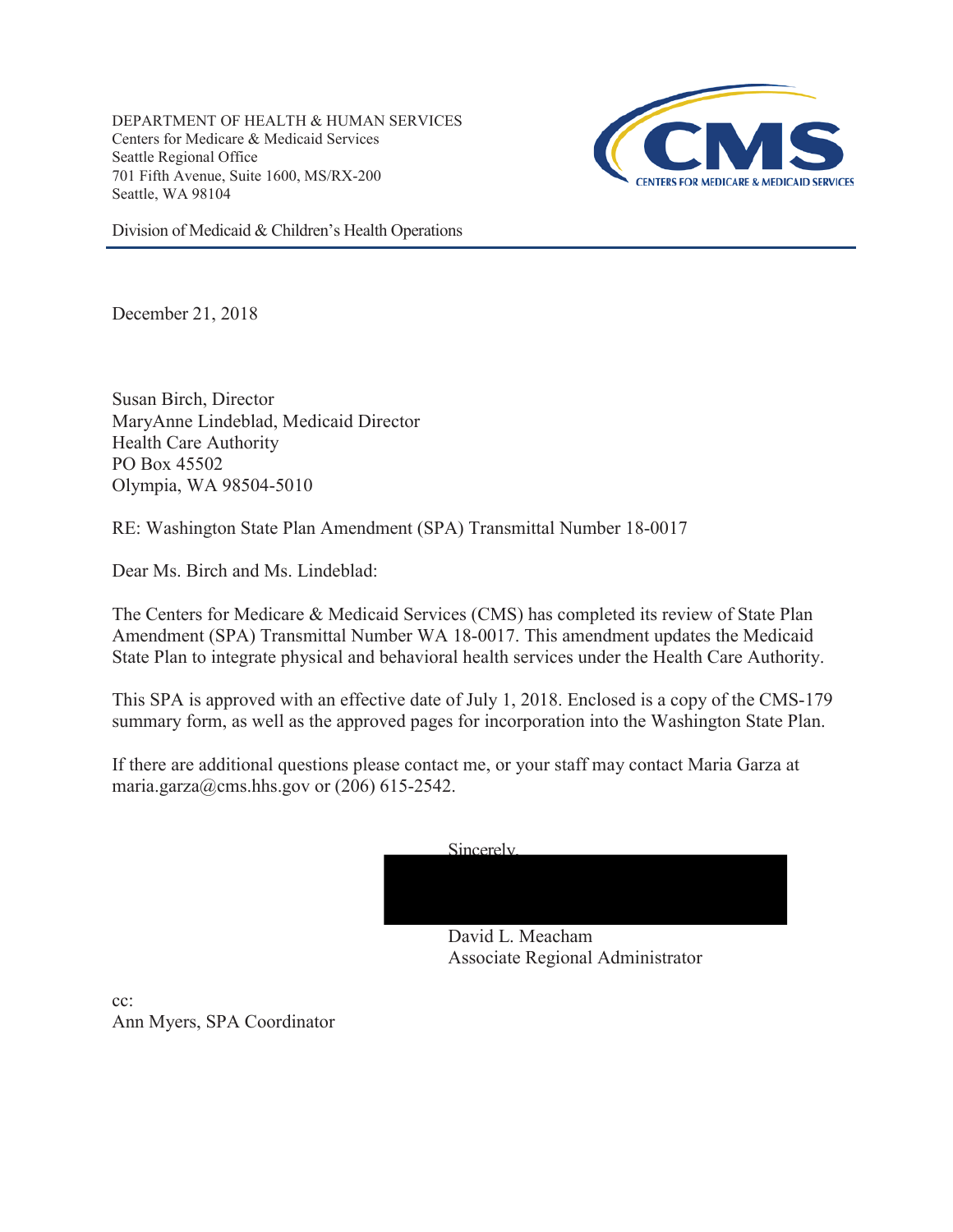## Records / Submission Packages **WA - Submission Package - WA2018MS0007O - (WA-18-0017) - Administration**

| <b>Reviewable Units</b><br>Summary<br><b>Related Actions</b><br><b>Transaction Logs</b><br><b>News</b> | <b>Compare Doc Change Report</b><br>Versions | <b>Analyst Notes</b><br><b>Review Assessment Report</b> | <b>Approval Notice</b>                |
|--------------------------------------------------------------------------------------------------------|----------------------------------------------|---------------------------------------------------------|---------------------------------------|
| CMS-10434 OMB 0938-1188<br><b>Package Information</b>                                                  |                                              |                                                         |                                       |
|                                                                                                        | Package ID WA2018MS0007O                     | <b>Submission Type Official</b>                         |                                       |
| Program Name N/A                                                                                       |                                              | State WA                                                |                                       |
|                                                                                                        | <b>SPA ID WA-18-0017</b>                     |                                                         | <b>Region</b> Seattle, WA             |
| <b>Version Number 5</b>                                                                                |                                              | Package Status Approved                                 |                                       |
| Submitted By Ann Myers                                                                                 |                                              | Submission Date 9/24/2018                               |                                       |
| <b>Package Disposition</b>                                                                             |                                              |                                                         | Approval Date 12/21/2018 11:39 AM EST |
| Priority Code P2                                                                                       |                                              |                                                         |                                       |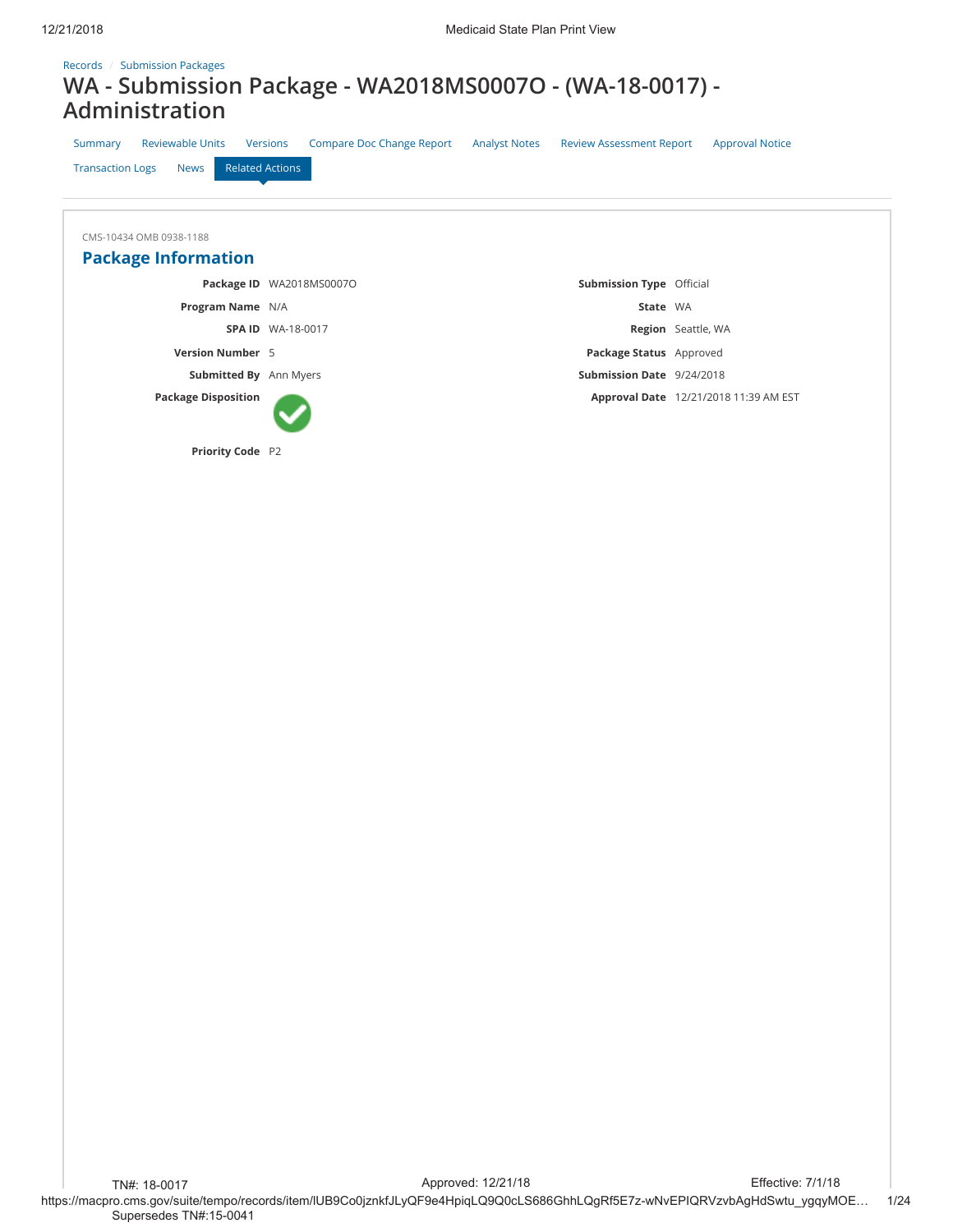## **Approval Notice**

DEPARTMENT OF HEALTH & HUMAN SERVICES Centers for Medicare & Medicaid Services 7500 Security Boulevard, Mail Stop S2-14-26 Baltimore, Maryland 21244-1850

**Date:** 12/21/2018

**Head of Agency:** Sue Birch

**Title/Dept :** Health Care Authority Director

**Address 1:** PO Box 45502

**Address 2:** 

**City :** Olympia WA

**State:** WA

**Zip:** 98504

**MACPro Package ID:** WA2018MS0007O

**SPA ID:** WA-18-0017

### **Subject**

WA 18-0017 updates the single state agency section

#### **Dear Sue Birch**

This is an informal communication that will be followed with an official communication to the State's Medicaid Director.

The Centers for Medicare and Medicaid Services (CMS) is pleased to inform you that we are recommending approval for your request for Washington TN#18-0017.

| <b>Reviewable Unit</b>                       | <b>Effective Date</b> |
|----------------------------------------------|-----------------------|
| Designation and Authority                    | 7/1/2018              |
| Eligibility Determinations and Fair Hearings | 7/1/2018              |
| Organization and Administration              | 7/1/2018              |
| Single State Agency Assurances               | 7/1/2018              |

This amendment updates the Medicaid State Plan to integrate physical and behavioral health services under the Health Care Authority.

**Sincerely,**

Stephanie Kaminsky Acting Division Director

## **Approval Documentation**

Supersedes TN#:15-0041

https://macpro.cms.gov/suite/tempo/records/item/lUB9Co0jznkfJLyQF9e4HpiqLQ9Q0cLS686GhhLQgRf5E7z-wNvEPIQRVzvbAgHdSwtu\_ygqyMOE… 2/24 **Name Date Created** No items available **Submission - Summary** MEDICAID | Medicaid State Plan | Administration | WA2018MS0007O | WA-18-0017 **Package Header Package ID** WA2018MS0007O **Submission Type** Official **Approval Date** 12/21/2018 TN#: 18-0017 **SPA ID** WA-18-0017 **Initial Submission Date** 9/24/2018 **Eſective Date** N/A Approved: 12/21/18 Effective: 7/1/18

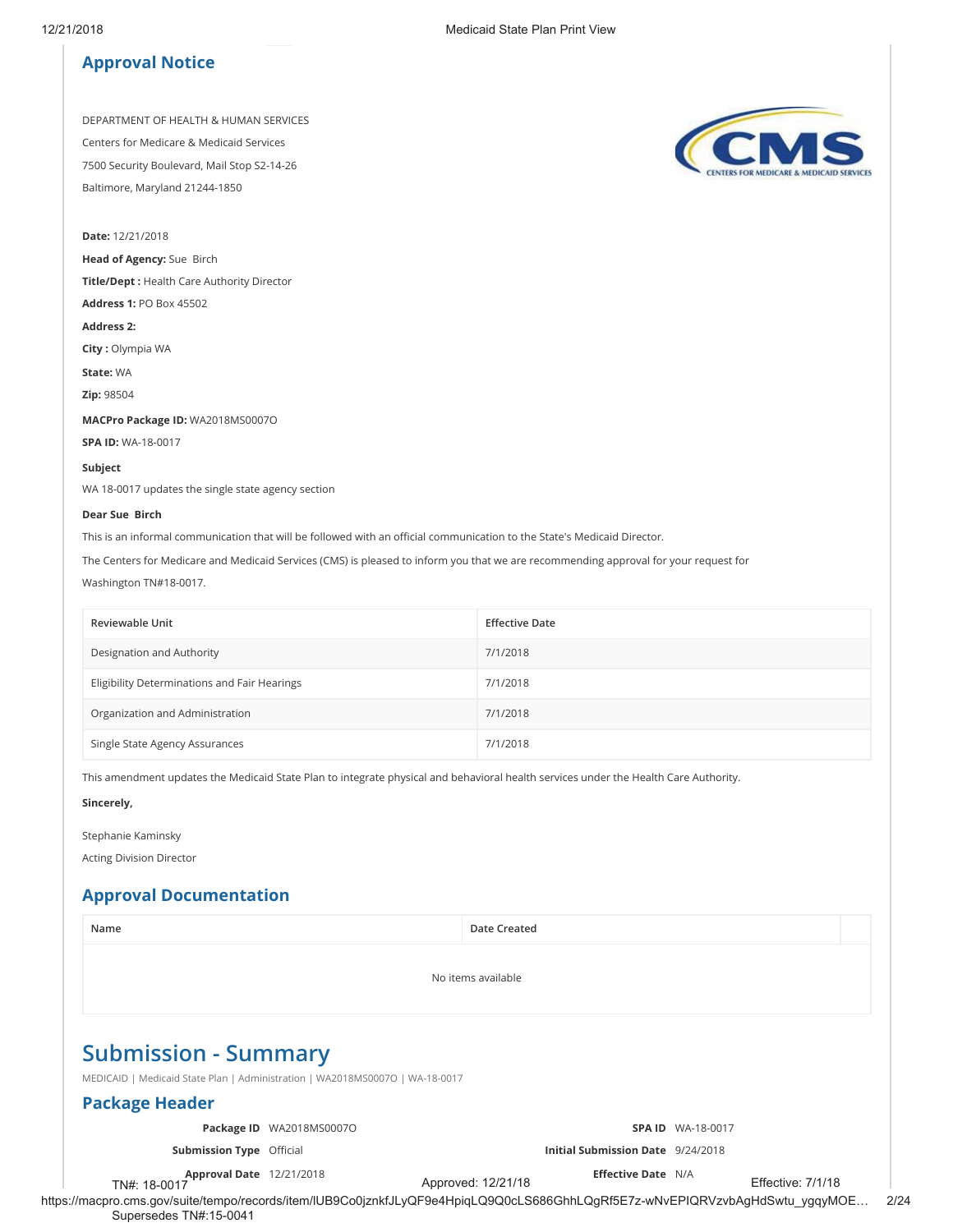**Superseded SPA ID** N/A

### **State Information**

## **Submission Component**

O State Plan Amendment Medicaid

12/21/2018 Medicaid State Plan Print View

**State/Territory Name:** Washington **Medicaid Agency Name:** Health Care Authority

 $\bigcirc$  CHIP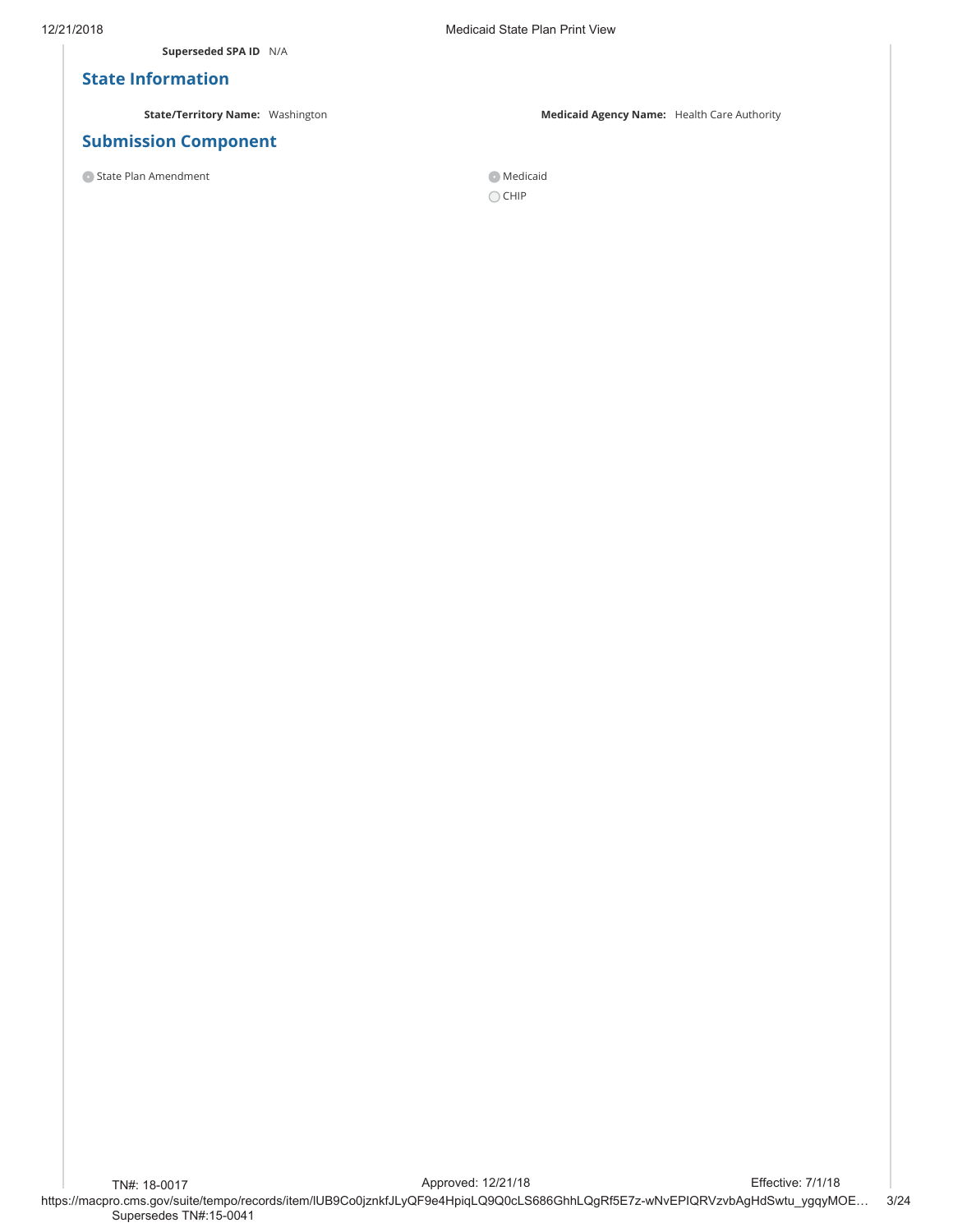### **Submission - Summary**

MEDICAID | Medicaid State Plan | Administration | WA2018MS0007O | WA-18-0017

## **Package Header**

|                                 | Package ID WA2018MS0007O |                                          | <b>SPA ID</b> WA-18-0017 |
|---------------------------------|--------------------------|------------------------------------------|--------------------------|
| <b>Submission Type Official</b> |                          | <b>Initial Submission Date</b> 9/24/2018 |                          |
| <b>Approval Date</b> 12/21/2018 |                          | <b>Effective Date</b> N/A                |                          |
| Superseded SPA ID N/A           |                          |                                          |                          |

## **SPA ID and Effective Date**

### **SPA ID** WA-18-0017

| Reviewable Unit                              | <b>Proposed Effective Date</b> | Superseded SPA ID |
|----------------------------------------------|--------------------------------|-------------------|
| Designation and Authority                    | 7/1/2018                       | WA-15-0041        |
| Eligibility Determinations and Fair Hearings | 7/1/2018                       | WA-15-0041        |
| Organization and Administration              | 7/1/2018                       | WA-15-0041        |
| Single State Agency Assurances               | 7/1/2018                       | WA-15-0041        |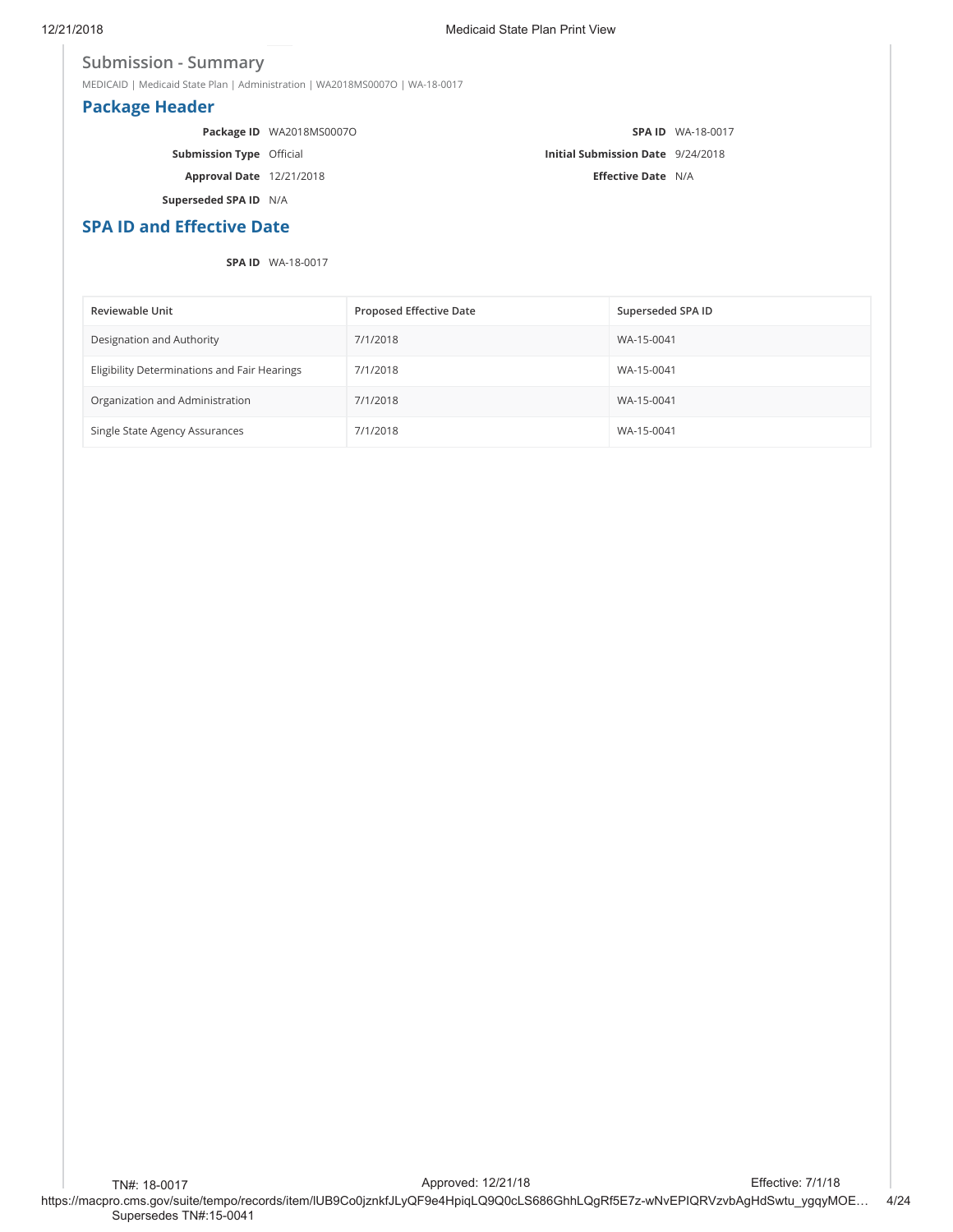### **Submission - Summary**

MEDICAID | Medicaid State Plan | Administration | WA2018MS0007O | WA-18-0017

## **Package Header**

|                                 | Package ID WA2018MS0007O |                                          | <b>SPA ID WA-18-0017</b> |
|---------------------------------|--------------------------|------------------------------------------|--------------------------|
| <b>Submission Type Official</b> |                          | <b>Initial Submission Date</b> 9/24/2018 |                          |
| <b>Approval Date</b> 12/21/2018 |                          | <b>Effective Date N/A</b>                |                          |
| Superseded SPA ID N/A           |                          |                                          |                          |

## **Executive Summary**

**Summary Description Including** This SPA describes the organization of Washington's singe state agency, the Washington State Health Care Authority (HCA), **Goals and Objectives** and the administration of the state's Medicaid program, including the agencies that HCA has delegated authority to administer certain programs and activities.

## **Federal Budget Impact and Statute/Regulation Citation**

### **Federal Budget Impact**

|        | Federal Fiscal Year | Amount |
|--------|---------------------|--------|
| First  | 2018                | \$0    |
| Second | 2019                | \$0    |

### **Federal Statute / Regulation Citation**

Section 1905(a) of the Social Security Act; 42 CFR 431.10

### **Supporting documentation of budget impact is uploaded (optional).**

**Name Date Created**

No items available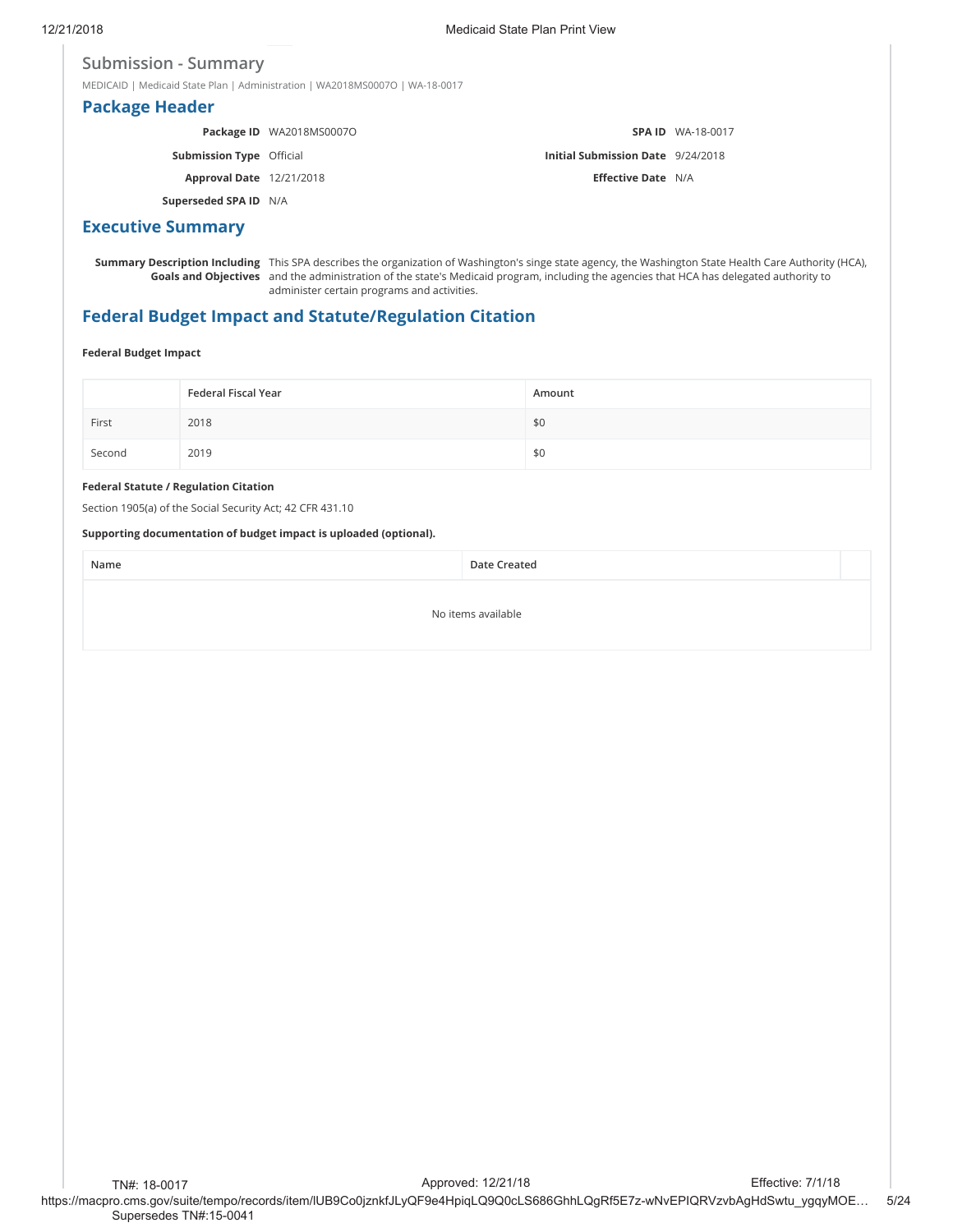### **Submission - Summary**

MEDICAID | Medicaid State Plan | Administration | WA2018MS0007O | WA-18-0017

## **Package Header**

|                                 | Package ID WA2018MS0007O |                                          | <b>SPA ID WA-18-0017</b> |
|---------------------------------|--------------------------|------------------------------------------|--------------------------|
| <b>Submission Type Official</b> |                          | <b>Initial Submission Date</b> 9/24/2018 |                          |
| <b>Approval Date</b> 12/21/2018 |                          | <b>Effective Date N/A</b>                |                          |
| Superseded SPA ID N/A           |                          |                                          |                          |
| <b>Governor's Office Review</b> |                          |                                          |                          |

Comments received

 $\bigcirc$  No response within 45 days

**O** Other

No comment **Describe** Exempt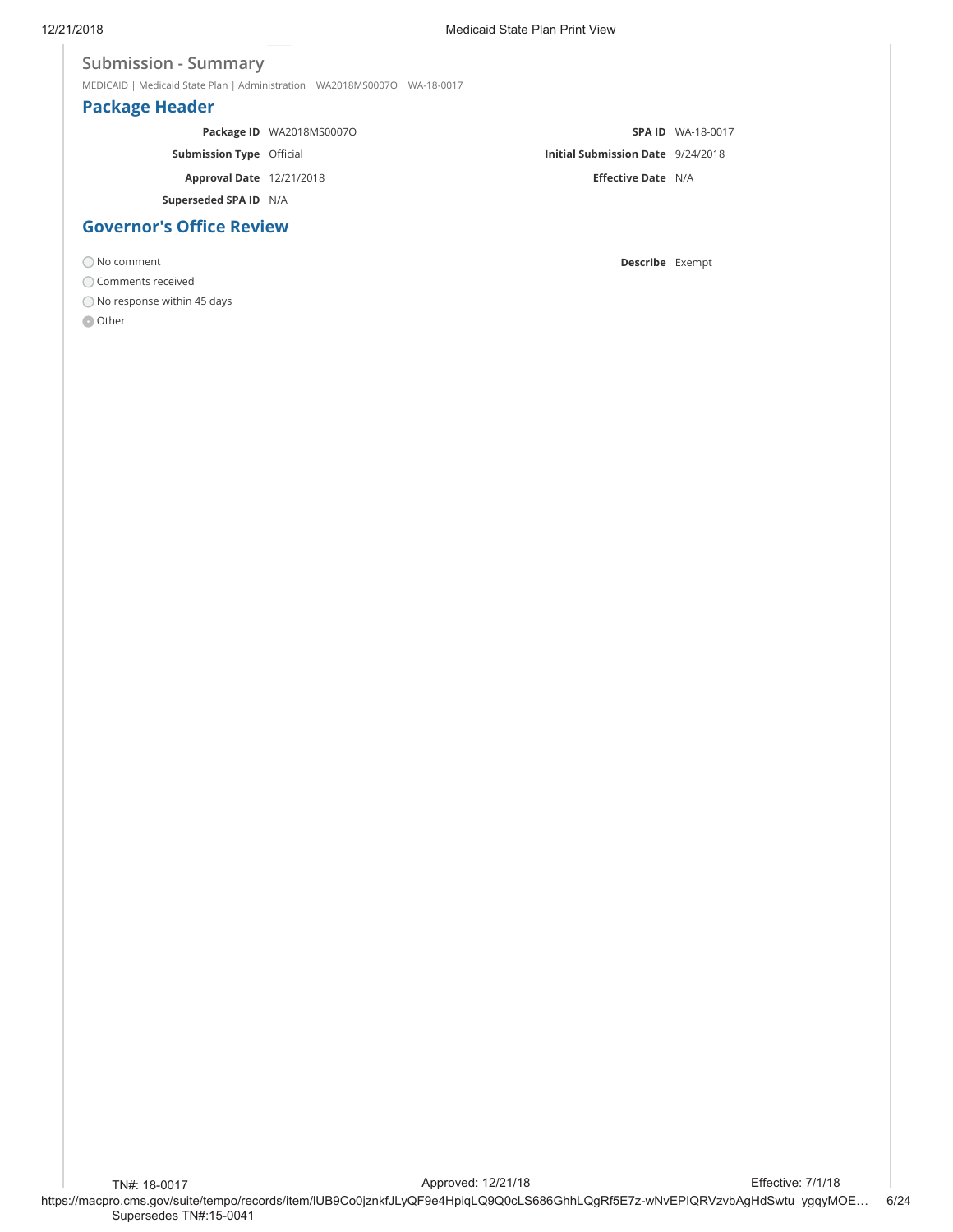MEDICAID | Medicaid State Plan | Administration | WA2018MS0007O | WA-18-0017

|                                                                                                                                                   | MEDICAID   Medicald State Plan   Administration   WAZUT8MS0007O   WA-18-0017                                |                                                              |                                                                                                |
|---------------------------------------------------------------------------------------------------------------------------------------------------|-------------------------------------------------------------------------------------------------------------|--------------------------------------------------------------|------------------------------------------------------------------------------------------------|
| <b>Package Header</b>                                                                                                                             |                                                                                                             |                                                              |                                                                                                |
|                                                                                                                                                   | Package ID WA2018MS0007O                                                                                    |                                                              | <b>SPA ID</b> WA-18-0017                                                                       |
| <b>Submission Type Official</b>                                                                                                                   |                                                                                                             | Initial Submission Date 9/24/2018                            |                                                                                                |
| Approval Date 12/21/2018                                                                                                                          |                                                                                                             | <b>Effective Date N/A</b>                                    |                                                                                                |
| Superseded SPA ID N/A                                                                                                                             |                                                                                                             |                                                              |                                                                                                |
| O Public notice was not federally required and comment was not solicited<br>• Public notice was not federally required, but comment was solicited | Indicate whether public comment was solicited with respect to this submission.                              |                                                              |                                                                                                |
| $\bigcirc$ Public notice was federally required and comment was solicited                                                                         |                                                                                                             |                                                              |                                                                                                |
| Indicate how public comment was solicited:                                                                                                        |                                                                                                             |                                                              |                                                                                                |
| Newspaper Announcement                                                                                                                            |                                                                                                             |                                                              |                                                                                                |
|                                                                                                                                                   | Publication in state's administrative record, in accordance with the administrative procedures requirements |                                                              |                                                                                                |
| Email to Electronic Mailing List or Similar Mechanism                                                                                             |                                                                                                             |                                                              |                                                                                                |
| <b>▼</b> Website Notice                                                                                                                           |                                                                                                             |                                                              |                                                                                                |
|                                                                                                                                                   |                                                                                                             | Select the type of website                                   |                                                                                                |
|                                                                                                                                                   |                                                                                                             | √ Website of the State Medicaid Agency or Responsible Agency |                                                                                                |
|                                                                                                                                                   |                                                                                                             | Date of Posting: Jun 12, 2018                                |                                                                                                |
|                                                                                                                                                   |                                                                                                             |                                                              | Website URL: https://www.hca.wa.gov/about-<br>hca/news-data-and-reports-hca/public-<br>notices |
|                                                                                                                                                   |                                                                                                             | Website for State Regulations                                |                                                                                                |
|                                                                                                                                                   |                                                                                                             | $\Box$ Other                                                 |                                                                                                |
| Public Hearing or Meeting                                                                                                                         |                                                                                                             |                                                              |                                                                                                |
| Other method                                                                                                                                      |                                                                                                             |                                                              |                                                                                                |
| Upload copies of public notices and other documents used                                                                                          |                                                                                                             |                                                              |                                                                                                |
| Name                                                                                                                                              |                                                                                                             | Date Created                                                 |                                                                                                |
| 18-0017-AgencyOrganizationPublicNoticeWSR-18-13-032                                                                                               |                                                                                                             | 9/17/2018 3:35 PM EDT                                        | PD                                                                                             |
|                                                                                                                                                   | Upload with this application a written summary of public comments received (optional)                       |                                                              |                                                                                                |
| Name                                                                                                                                              |                                                                                                             | Date Created                                                 |                                                                                                |
|                                                                                                                                                   |                                                                                                             |                                                              |                                                                                                |
|                                                                                                                                                   |                                                                                                             | No items available                                           |                                                                                                |
| Indicate the key issues raised during the public comment period (optional)                                                                        |                                                                                                             |                                                              |                                                                                                |
| $\Box$ Access                                                                                                                                     |                                                                                                             |                                                              |                                                                                                |
| $\Box$ Quality                                                                                                                                    |                                                                                                             |                                                              |                                                                                                |
| $\Box$ Cost                                                                                                                                       |                                                                                                             |                                                              |                                                                                                |
| Payment methodology                                                                                                                               |                                                                                                             |                                                              |                                                                                                |
| <b>Eligibility</b>                                                                                                                                |                                                                                                             |                                                              |                                                                                                |
| Benefits                                                                                                                                          |                                                                                                             |                                                              |                                                                                                |
| Service delivery                                                                                                                                  |                                                                                                             |                                                              |                                                                                                |
| Other issue                                                                                                                                       |                                                                                                             |                                                              |                                                                                                |
|                                                                                                                                                   |                                                                                                             |                                                              |                                                                                                |
|                                                                                                                                                   |                                                                                                             |                                                              |                                                                                                |
|                                                                                                                                                   |                                                                                                             |                                                              |                                                                                                |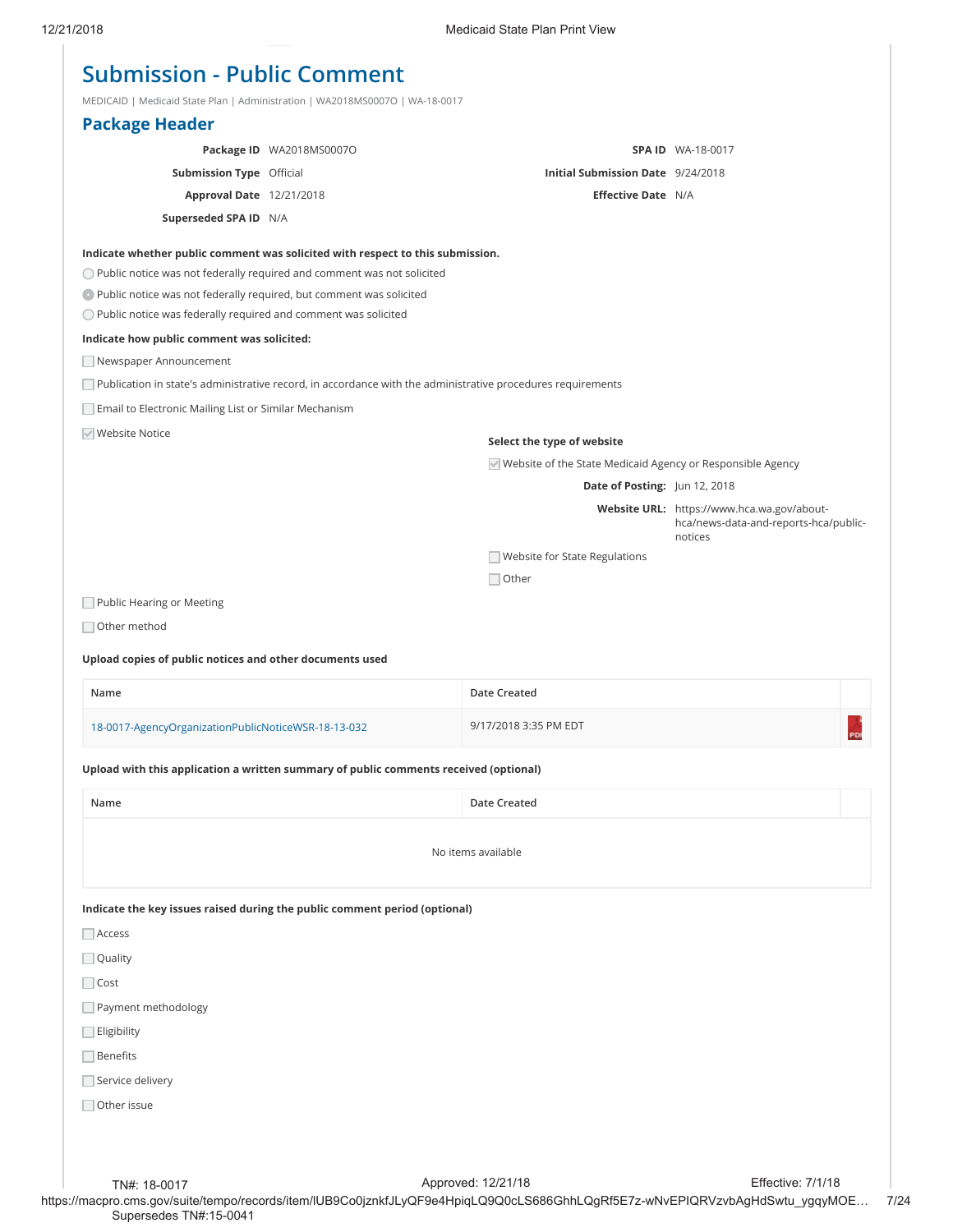## **Submission - Tribal Input**

MEDICAID | Medicaid State Plan | Administration | WA2018MS0007O | WA-18-0017

| <b>Package Header</b>                                                                                          |                          |                                                      |                                                                                                                                                                                                                       |
|----------------------------------------------------------------------------------------------------------------|--------------------------|------------------------------------------------------|-----------------------------------------------------------------------------------------------------------------------------------------------------------------------------------------------------------------------|
|                                                                                                                | Package ID WA2018MS0007O |                                                      | <b>SPA ID WA-18-0017</b>                                                                                                                                                                                              |
| <b>Submission Type Official</b>                                                                                |                          | Initial Submission Date 9/24/2018                    |                                                                                                                                                                                                                       |
| <b>Approval Date</b> 12/21/2018                                                                                |                          | <b>Effective Date N/A</b>                            |                                                                                                                                                                                                                       |
| Superseded SPA ID N/A                                                                                          |                          |                                                      |                                                                                                                                                                                                                       |
| One or more Indian health programs or Urban Indian Organizations<br>furnish health care services in this state |                          | Indian health programs or Urban Indian Organizations | This state plan amendment is likely to have a direct effect on Indians,                                                                                                                                               |
| $\bullet$ Yes                                                                                                  |                          | $\bullet$ Yes                                        |                                                                                                                                                                                                                       |
| $\bigcirc$ No                                                                                                  |                          | $\bigcirc$ No                                        |                                                                                                                                                                                                                       |
|                                                                                                                |                          |                                                      | The state has solicited advice from<br>$\vee$<br>Indian Health Programs and/or<br>Urban Indian Organizations, as<br>required by section 1902(a)(73) of<br>the Social Security Act, prior to<br>submission of this SPA |

### **Complete the following information regarding any solicitation of advice and/or tribal consultation conducted with respect to this submission:**

### **Solicitation of advice and/or Tribal consultation was conducted in the following manner:**

All Indian Health Programs

| Date of solicitation/consultation: | Method of solicitation/consultation:                                                                                                                                                                                                                                                                                          |
|------------------------------------|-------------------------------------------------------------------------------------------------------------------------------------------------------------------------------------------------------------------------------------------------------------------------------------------------------------------------------|
| 3/19/2018                          | Regarding the implementation of the legislative transfer of behavioral health<br>services from the Dept. of Social and Health Services to the Health Care<br>Authority: Roundtables held March 21, April 5, and April 12, 2018, via in-<br>person, webinar, and telephone participation. Email and hard copy notices<br>sent. |
| 4/30/2018                          | Consultation held via in-person meeting with webinar and telephone<br>participation. Email and hard copy notices sent.                                                                                                                                                                                                        |
| 6/6/2018                           | Regarding notice of SPA 18-0017 specifically: Email and hard copy notices<br>sent.                                                                                                                                                                                                                                            |

### All Urban Indian Organizations

| Date of solicitation/consultation: | Method of solicitation/consultation:                                                                                                                                                                                                                                                                                          |
|------------------------------------|-------------------------------------------------------------------------------------------------------------------------------------------------------------------------------------------------------------------------------------------------------------------------------------------------------------------------------|
| 3/19/2018                          | Regarding the implementation of the legislative transfer of behavioral health<br>services from the Dept. of Social and Health Services to the Health Care<br>Authority: Roundtables held March 21, April 5, and April 12, 2018, via in-<br>person, webinar, and telephone participation. Email and hard copy notices<br>sent. |
| 4/30/2018                          | Consultation held via in-person meeting with webinar and telephone<br>participation. Email and hard copy notices sent.                                                                                                                                                                                                        |
| 6/6/2018                           | Regarding notice of SPA 18-0017 specifically: Email and hard copy notices<br>sent.                                                                                                                                                                                                                                            |

States are not required to consult with Indian tribal governments, but if such consultation was conducted voluntarily, provide information about such consultation below:

All Indian Tribes

| Date of consultation: | Method of consultation:                                                                                                                      |                                                                                                                                                                                                                                                                                                                      |
|-----------------------|----------------------------------------------------------------------------------------------------------------------------------------------|----------------------------------------------------------------------------------------------------------------------------------------------------------------------------------------------------------------------------------------------------------------------------------------------------------------------|
| 3/19/2018             | sent.                                                                                                                                        | Regarding the implementation of the legislative transfer of behavioral health<br>services from the Dept. of Social and Health Services to the Health Care<br>Authority: Roundtables held March 21, April 5, and April 12, 2018, via in-<br>person, webinar, and telephone participation. Email and hard copy notices |
| TN#: 18-0017          | Approved: 12/21/18<br>macnro.cms.gov/suite/tempo/records/item/ILIB9Co0iznkf.ILvOE9e4HpigLO9O0cLS686GhhLOgRf5E7z-wNvEPIORVzvbAgHdSwtu_vggvMOE | <b>Effective: 7/1/18</b>                                                                                                                                                                                                                                                                                             |

https://macpro.cms.gov/suite/tempo/records/item/lUB9Co0jznkfJLyQF9e4HpiqLQ9Q0cLS686GhhLQgRf5E7z-wNvEPIQRVzvbAgHdSwtu\_ygqyMOE… 8/24 Supersedes TN#:15-0041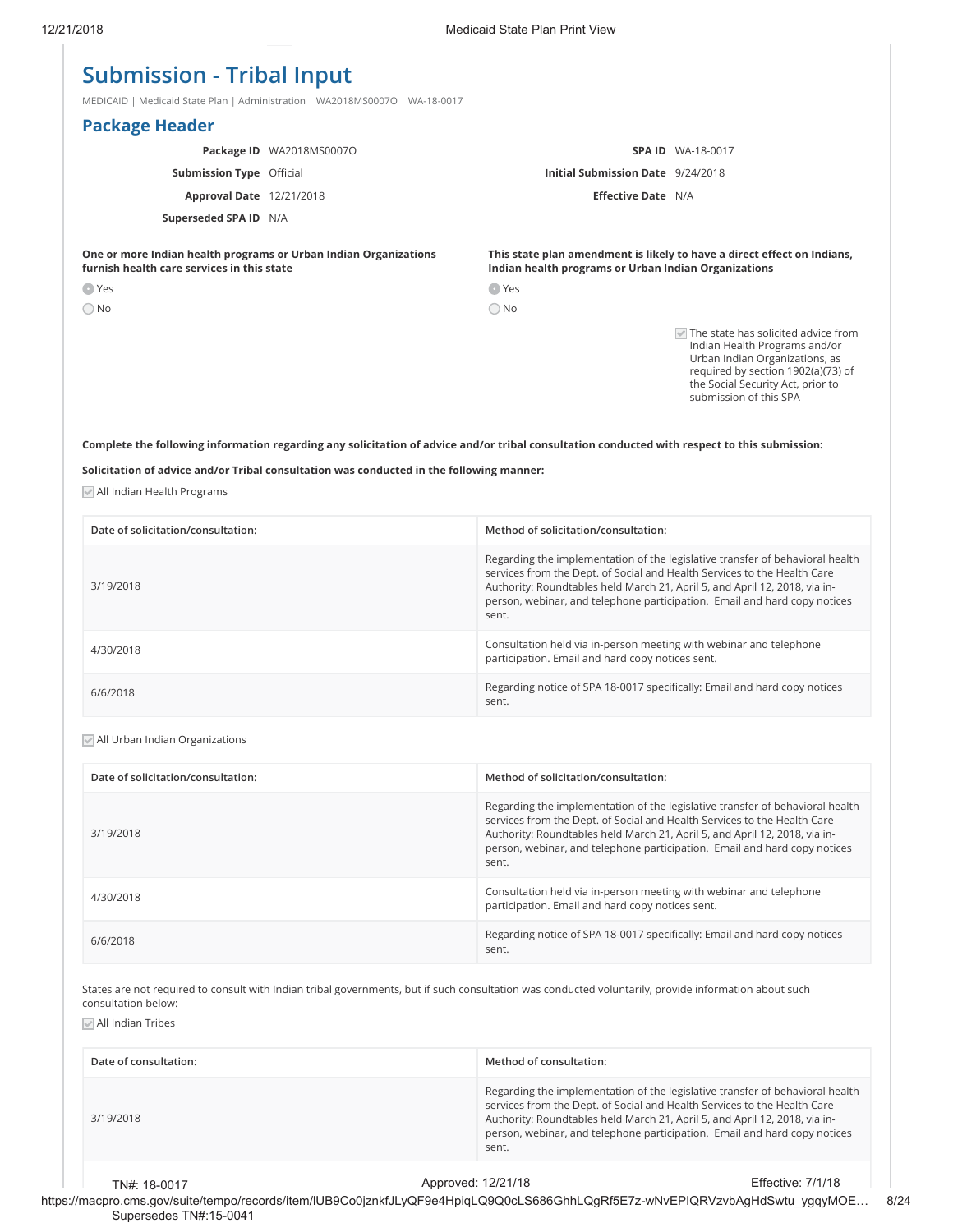#### 12/21/2018 Medicaid State Plan Print View

| Date of consultation: | Method of consultation:                                                                                                |
|-----------------------|------------------------------------------------------------------------------------------------------------------------|
| 4/30/2018             | Consultation held via in-person meeting with webinar and telephone<br>participation. Email and hard copy notices sent. |
| 6/6/2018              | Regarding notice of SPA 18-0017 specifically: Email and hard copy notices<br>sent.                                     |

**The state must upload copies of documents that support the solicitation of advice in accordance with statutory requirements, including any notices sent to Indian Health Programs and/or Urban Indian Organizations, as well as attendee lists if face-to-face meetings were held. Also upload documents with comments received from Indian Health Programs or Urban Indian Organizations and the state's responses to any issues raised. Alternatively indicate the key issues and summarize any comments received below and describe how the state incorporated them into the design of its program.**

| Name                                                                           | <b>Date Created</b>   |              |
|--------------------------------------------------------------------------------|-----------------------|--------------|
| Tribal-Roundtables-BHI-Integration-TribalNoticeDocumentation3-19-18            | 9/17/2018 4:18 PM EDT |              |
| Tribal Rountable #1-Slides 2018-03-21- HB 1388                                 | 9/17/2018 4:19 PM EDT |              |
| 18-0017-AgencyOrganizationTribalNoticeDocumentation                            | 9/17/2018 4:20 PM EDT |              |
| Minutes 2018-04-30 Tribal Consultation on House Bill 1388                      | 9/17/2018 4:20 PM EDT |              |
| AgreementFromTribalConsultationReBHI-NotificationDocumentation05-<br>$17 - 18$ | 9/17/2018 4:21 PM EDT |              |
|                                                                                |                       | $1 - 5$ of 5 |

### **Indicate the key issues raised (optional)**

Access

**Quality** 

Cost

Payment methodology

 $\Box$  Eligibility

 $\Box$  Benefits

Service delivery

Other issue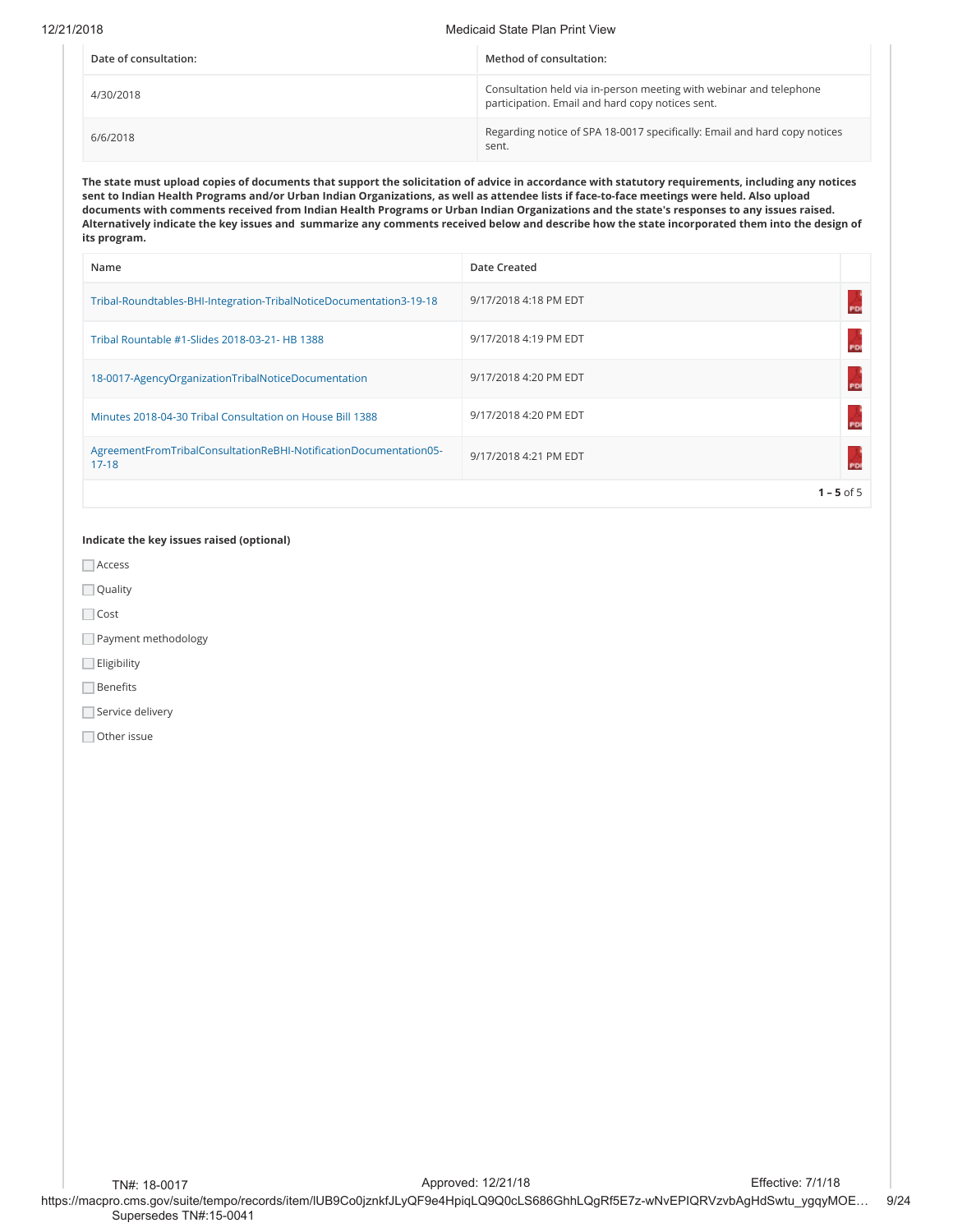## **Medicaid State Plan Administration**

## **Organization**

### **Designation and Authority**

MEDICAID | Medicaid State Plan | Administration | WA2018MS0007O | WA-18-0017

### **Package Header**

**Package ID** WA2018MS0007O

**Submission Type** Official

**Approval Date** 12/21/2018

**Superseded SPA ID** WA-15-0041

User-Entered

## **SPA ID** WA-18-0017 **Initial Submission Date** 9/24/2018 **Eſective Date** 7/1/2018

1. State Name: Washington

**A. Single State Agency**

☑ 2. As a condition for receipt of Federal funds under title XIX of the Social Security Act, the single state agency named here agrees to administer the Medicaid program in accordance with the provisions of this state plan, the requirements of titles XI and XIX of the Act, and all applicable Federal regulations and other official issuances of the Centers for Medicare and Medicaid Services (CMS).

3. Name of single state agency:

Washington State Health Care Authority

4. This agency is the single state agency designated to administer or supervise the administration of the Medicaid program under title XIX of the Social Security Act. (All references in this plan to "the Medicaid agency" mean the agency named as the single state agency.)

## **B. Attorney General Certiţcation:**

⊡ The certification signed by the state Attorney General identifying the single state agency and citing the legal authority under which it administers or supervises administration of the program has been provided.

| Name                                                       | Date Created           |  |
|------------------------------------------------------------|------------------------|--|
| 18-0017-AgencyOrganization-Att-1.1-A-AG-Certification      | 11/5/2018 5:05 PM EST  |  |
| 18-0017-AgencyOrganization-AttorneyGeneralDelegationLetter | 12/18/2018 1:30 PM EST |  |

## **C. Administration of the Medicaid Program**

### **The state plan may be administered solely by the single state agency, or some portions may be administered by other agencies.**

 $\bullet$  1. The single state agency is the sole administrator of the state plan (i.e. no other state or local agency administers any part of it). The agency administers the state plan directly, not through local government entities.

 $\bigcirc$  2. The single state agency administers portions of the state plan directly and other governmental entity or entities administer a portion of the state plan.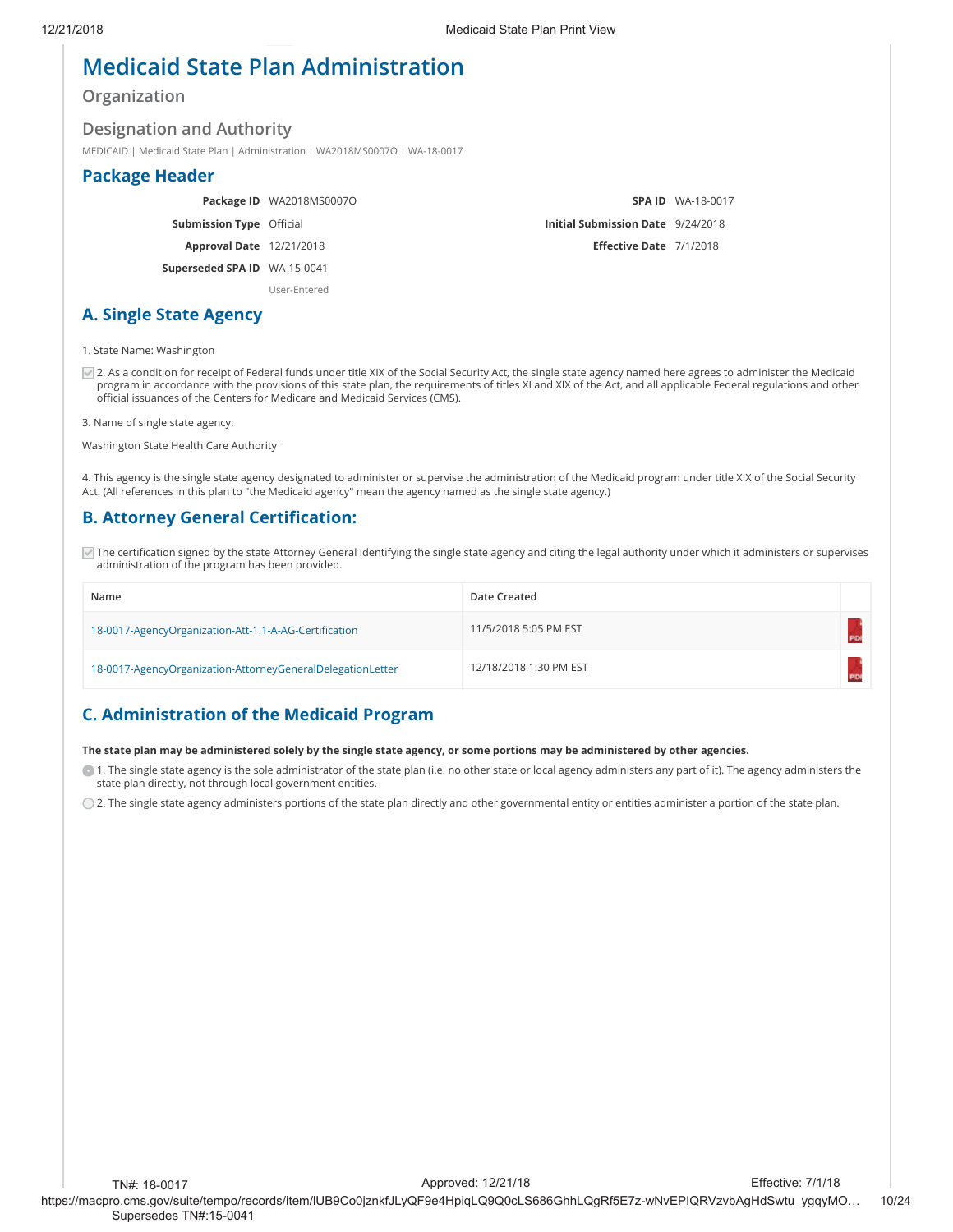## **Designation and Authority**

MEDICAID | Medicaid State Plan | Administration | WA2018MS0007O | WA-18-0017

## **Package Header**

|                                 | Package ID WA2018MS0007O |                                          | <b>SPA ID WA-18-0017</b> |
|---------------------------------|--------------------------|------------------------------------------|--------------------------|
| <b>Submission Type Official</b> |                          | <b>Initial Submission Date</b> 9/24/2018 |                          |
| <b>Approval Date</b> 12/21/2018 |                          | Effective Date 7/1/2018                  |                          |
| Superseded SPA ID WA-15-0041    |                          |                                          |                          |
|                                 | User-Entered             |                                          |                          |

## **D. Additional information (optional)**

https://macpro.cms.gov/suite/tempo/records/item/lUB9Co0jznkfJLyQF9e4HpiqLQ9Q0cLS686GhhLQgRf5E7z-wNvEPIQRVzvbAgHdSwtu\_ygqyMOE… 11/24 TN#: 18-0017 Supersedes TN#:15-0041 Approved: 12/21/18 Effective: 7/1/18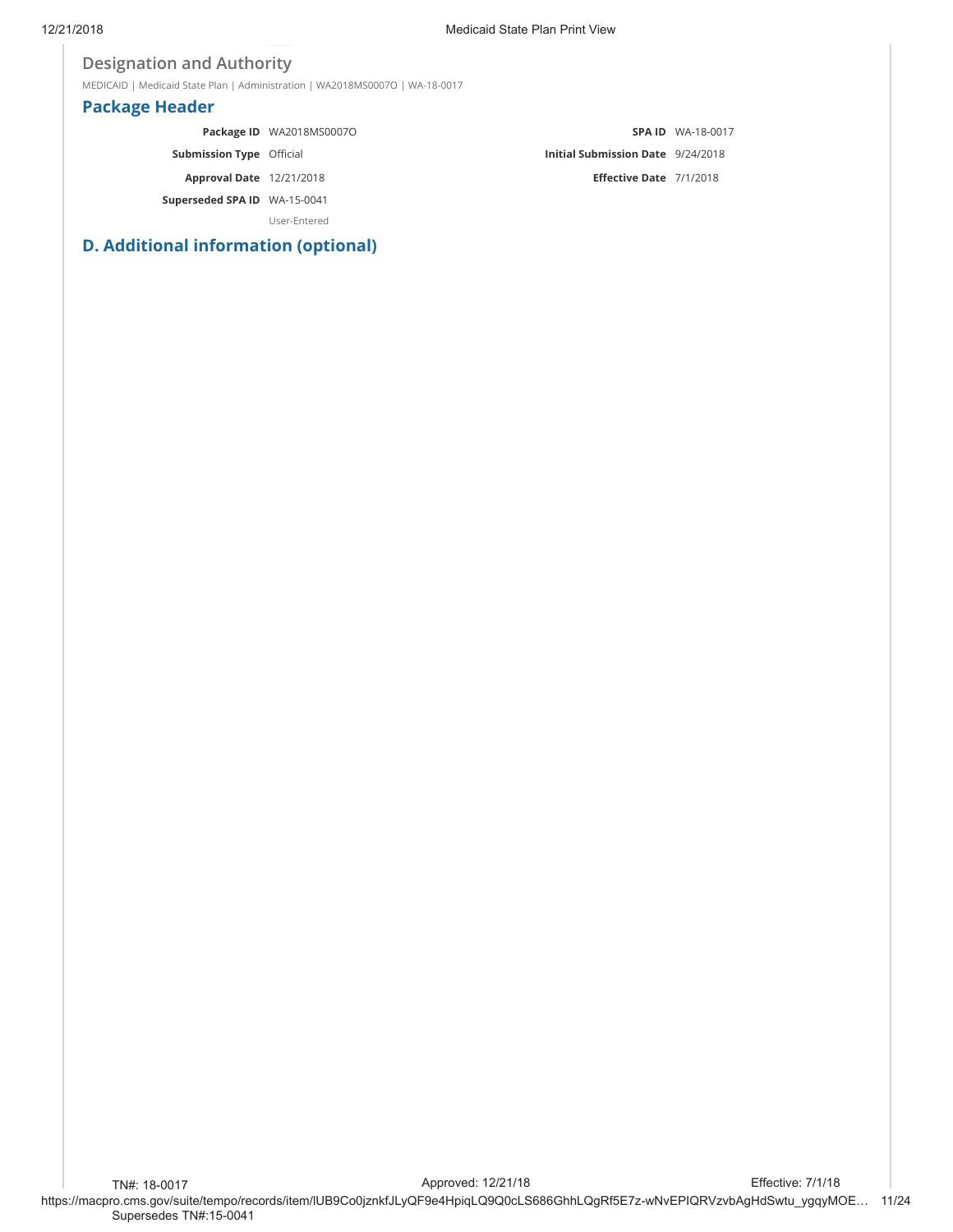## **Medicaid State Plan Administration**

## **Organization**

### **Eligibility Determinations and Fair Hearings**

MEDICAID | Medicaid State Plan | Administration | WA2018MS0007O | WA-18-0017

## **Package Header**

**Package ID** WA2018MS0007O

**Submission Type** Official

**Approval Date** 12/21/2018

**Superseded SPA ID** WA-15-0041

User-Entered

## **A. Eligibility Determinations (including any delegations)**

1. The entity or entities that conduct determinations of eligibility for families, adults, and individuals under 21 are:

 $\blacktriangleright$  a. The Medicaid agency

b. Delegated governmental agency

2. The entity or entities that conduct determinations of eligibility based on age, blindness, and disability are:

a. The Medicaid agency

b. Delegated governmental agency

 $\vee$  i. Single state agency under Title IV-A (TANF) (in the 50 states or the District of Columbia) or under Title I or XVI (AABD) in Guam, Puerto Rico, or the Virgin Islands

**SPA ID** WA-18-0017

**Initial Submission Date** 9/24/2018 **Eſective Date** 7/1/2018

ii. An Exchange that is a government agency established under sections 1311(b)(1) or 1321(c)(1) of the Affordable Care Act

 $\vee$  iii. The Social Security Administration determines Medicaid eligibility for SSI beneficiaries

iv. Other

3. Assurances:

 $\blacktriangleright$  a. The Medicaid agency is responsible for all Medicaid eligibility determinations.

b. There is a written agreement between the Medicaid agency and the Exchange or any other state or local agency that has been delegated authority to determine eligibility for Medicaid eligibility in compliance with 42 CFR 431.10(d).

 $\vee$  c. The Medicaid agency does not delegate authority to make eligibility determinations to entities other than government agencies which maintain personnel standards on a merit basis.

 $\vee$  d. The delegated entity is capable of performing the delegated functions.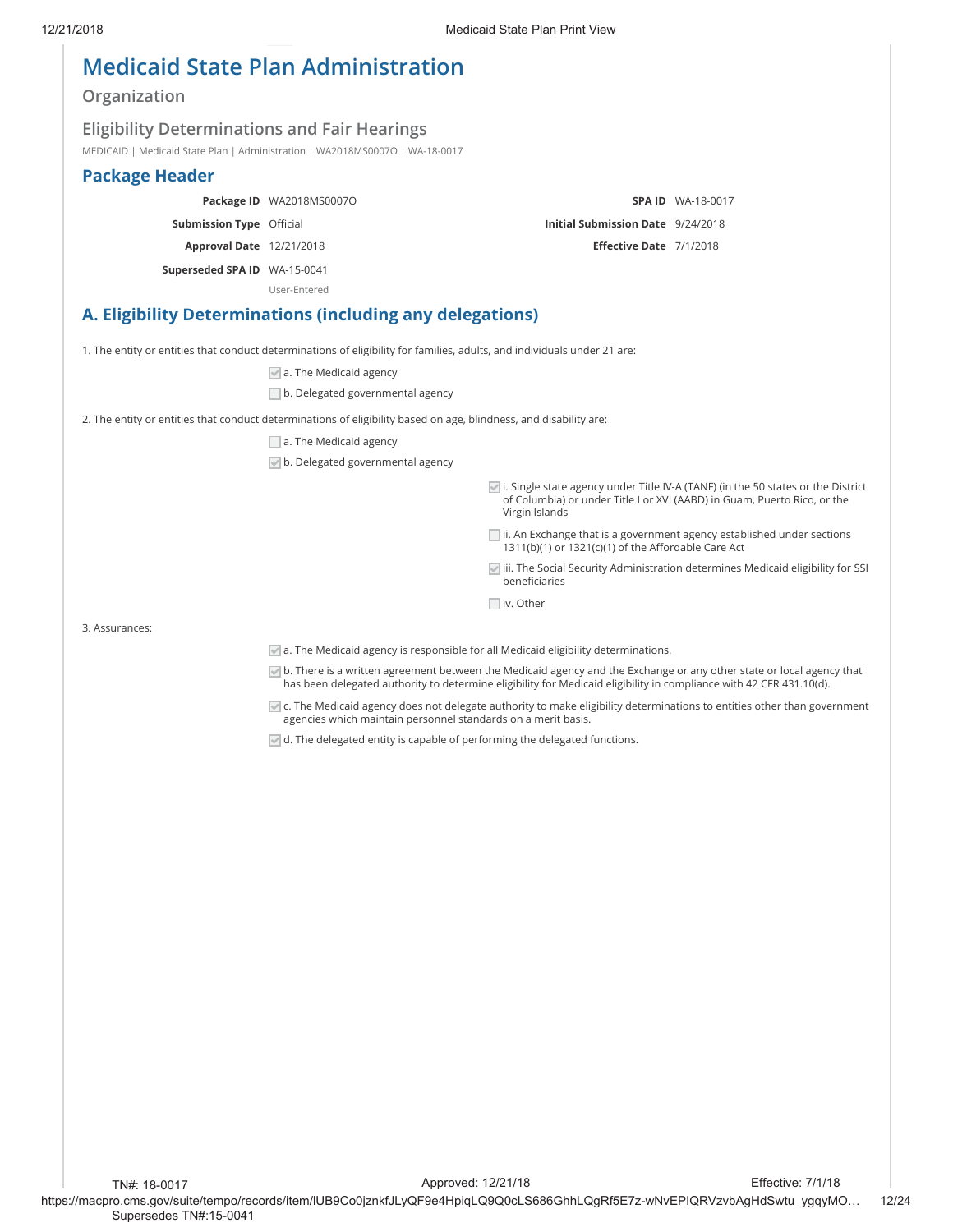**SPA ID** WA-18-0017

**Initial Submission Date** 9/24/2018 **Eſective Date** 7/1/2018

## **Eligibility Determinations and Fair Hearings**

MEDICAID | Medicaid State Plan | Administration | WA2018MS0007O | WA-18-0017

### **Package Header**

**Package ID** WA2018MS0007O

**Submission Type** Official

**Approval Date** 12/21/2018

**Superseded SPA ID** WA-15-0041

User-Entered

## **B. Fair Hearings (including any delegations)**

The Medicaid agency has a system of hearings that meets all of the requirements of 42 CFR Part 431, Subpart E.

 $\blacktriangleright$  The Medicaid agency is responsible for all Medicaid fair hearings.

1. The entity or entities that conduct fair hearings with respect to eligibility based on applicable modified adjusted gross income (MAGI) are:

 $\sqrt{a}$  a. Medicaid agency

□ c. Local governmental entities

d. Delegated governmental agency

3. For all other Medicaid fair hearings (not related to an eligibility determination based on MAGI):

All other Medicaid fair hearings are conducted at the Medicaid agency or at another state agency authorized under an ICA waiver.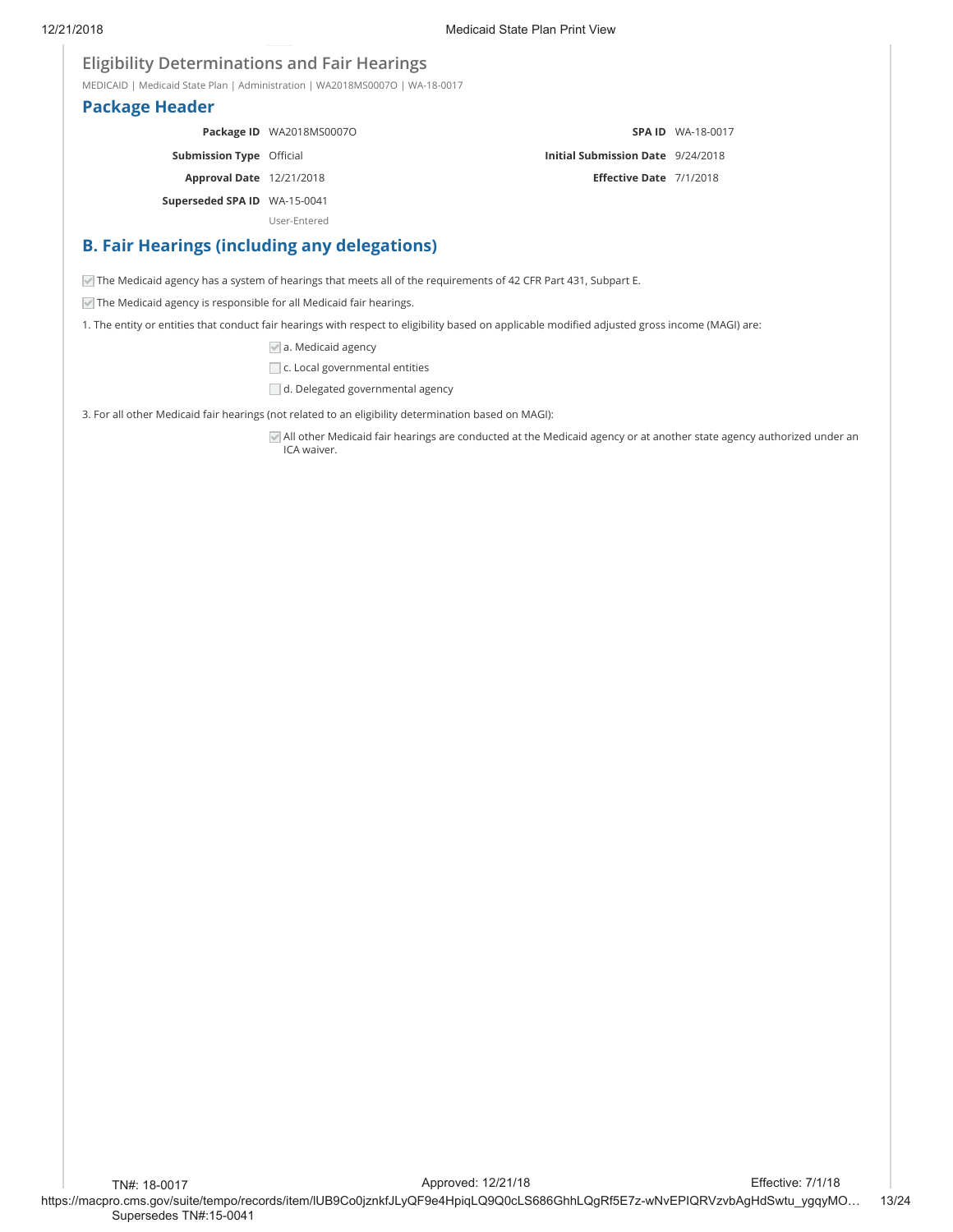## **Eligibility Determinations and Fair Hearings**

MEDICAID | Medicaid State Plan | Administration | WA2018MS0007O | WA-18-0017

## **Package Header**

|                                 | Package ID WA2018MS0007O |                                   | <b>SPA ID WA-18-0017</b> |
|---------------------------------|--------------------------|-----------------------------------|--------------------------|
| <b>Submission Type Official</b> |                          | Initial Submission Date 9/24/2018 |                          |
| <b>Approval Date</b> 12/21/2018 |                          | Effective Date 7/1/2018           |                          |
| Superseded SPA ID WA-15-0041    |                          |                                   |                          |
|                                 | User-Entered             |                                   |                          |

## **C. Evidentiary Hearings**

The Medicaid agency uses local governmental entities to conduct local evidentiary hearings.

Yes

**O** No

## **D. Additional information (optional)**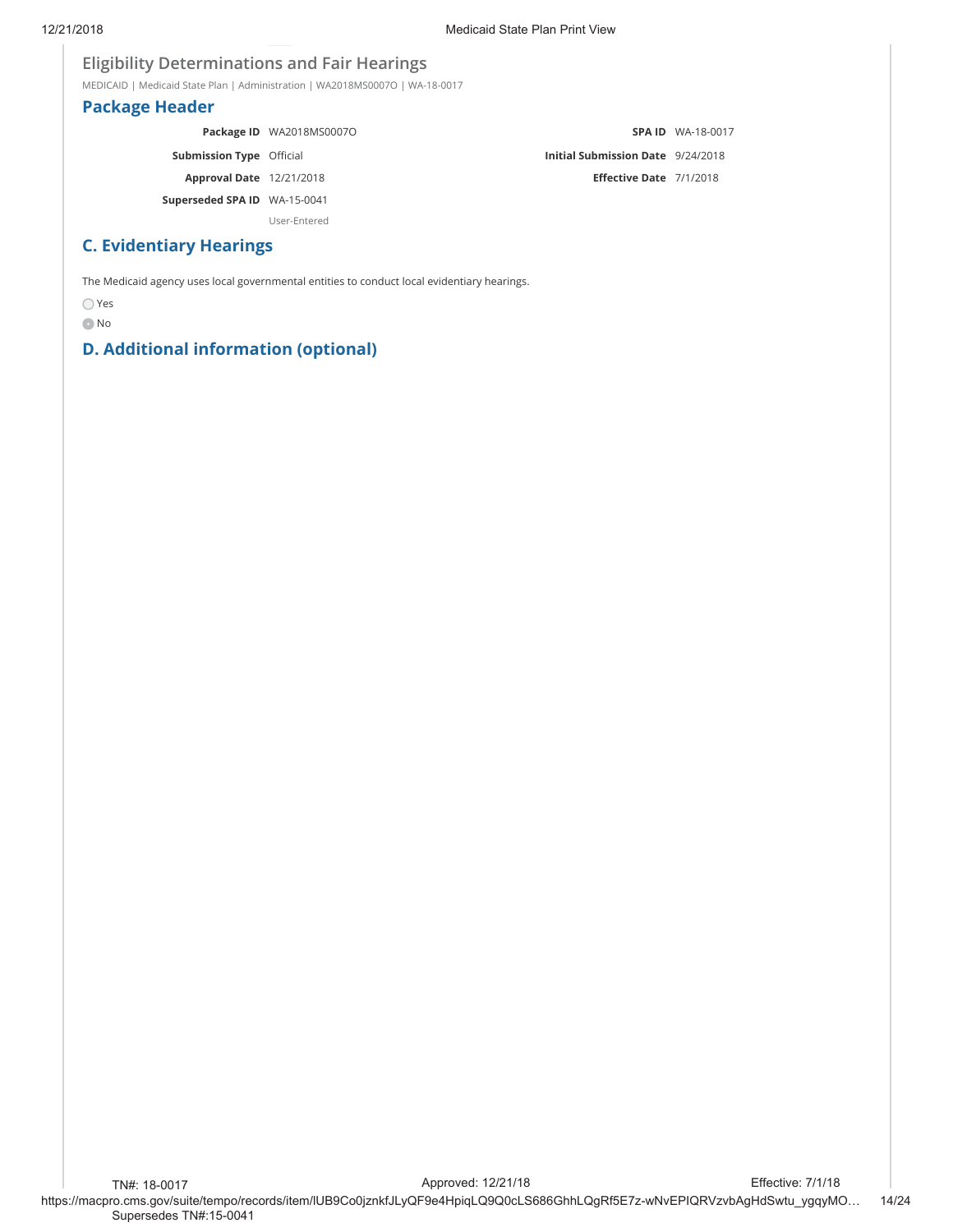## **Medicaid State Plan Administration**

**Organization**

### **Organization and Administration**

MEDICAID | Medicaid State Plan | Administration | WA2018MS0007O | WA-18-0017

### **Package Header**

**Package ID** WA2018MS0007O

**Submission Type** Official

**Approval Date** 12/21/2018

**Superseded SPA ID** WA-15-0041

User-Entered

**SPA ID** WA-18-0017 **Initial Submission Date** 9/24/2018 **Eſective Date** 7/1/2018

## **A. Description of the Organization and Functions of the Single State Agency**

### **1. The single state agency is:**

a. A stand-alone agency, separate from every other state agency

◯ b. Also the Title IV-A (TANF) agency

C c. Also the state health department

○ d. Other:

**2. The main functions of the Medicaid agency and where these functions are located within the agency are described below. This description should be consistent with the accompanying organizational chart attachment. (If the function is not performed by the Medicaid agency, indicate in the description which other agency performs the function.)**

#### **a. Eligibility Determinations**

The Health Care Authority (HCA) is designated as the single state agency and has final authority for eligibility determinations. According to Washington State law and as permitted by Medicaid law, HCA & the Department of Social and Health Services (DSHS - the Title IV-A Agency) have established an agreement regarding the provision of certain eligibility determinations for non-MAGI Medicaid programs. This agreement defines the responsibilities of HCA as the administrator of the Medicaid State Plan, and DSHS as the representative of the agency's interest along with HCA, for the Medicaid program. HCA oversees & monitors the program functions delegated to DSHS.

In HCA, the Medical Eligibility Determination Services (MEDS) section in the Medicaid Eligibility and Community Support (MECS) division is responsible for completing MAGI-based eligibility & post-enrollment determination for children & adults in Apple Health (including Alien Emergency Medical services for those eligible for Medicaid but for their immigration & citizenship status, under MAGI-based income methodology), Breast & Cervical Cancer Treatment Program, & family planning programs. The Office of Medicaid Eligibility & Policy (OMEP) in MECS develops Apple Health/Apple Health for Kids eligibility rules & policy, ensures eligibility systems support & enrolls foster care & adoption support children into Medicaid when DSHS has determined they are eligible.

Per agreement, HCA delegates to DSHS the management of non-MAGI-based eligibility determinations for the following programs: SSI & SSI-related programs for the aged, blind and disabled eligibility groups; Alien Emergency Medical services for those eligible for Medicaid but for their immigration & citizenship status, under non-MAGI-based income methodology; the Medicare Savings program; & long-term care programs.

### **b. Fair Hearings (including expedited fair hearings)**

The Office of Legal Affairs (OLA), an office in the Division of Legal Services (DLS), provides legally trained staff to represent HCA in administrative hearings regarding denials of services (medical/dental/transportation/equipment) and provider overpayments, before the state Office of Administrative Hearings (OAH) and the Board of Appeals (BOA), which is a separate office in DLS. The Medical Eligibility Determination Services (MEDS) section in the Medicaid Eligibility & Community Support (MECS) division represents HCA in administrative hearings regarding eligibility for MAGI-based program eligibility (adult/children/family/Alien Emergency Medical), as well as eligibility for the Breast & Cervical Cancer Treatment Program, & family planning programs.

HCA has delegated to DSHS the function of representing the Medicaid agency at administrative hearings (including expedited hearings) regarding decisions made by DSHS related to non-MAGI eligibility determinations.

An individual can request de novo review of any decision (i.e., benefits & services, non-MAGI or MAGI-based eligibility determinations) by the HCA BOA, which is a separate office in DLS, not associated with any other office in DLS.

### **c. Health Care Delivery, including beneţts and services, managed care (if applicable)**

Health care delivery is managed in various sections of several divisions:

1. The Division of Behavioral Health and Recovery (DBHR)

- Mental health and substance use disorder treatment
- Medication-assisted treatment
- Emergency services and behavioral health crisis services
- Recovery support, substance use prevention, and mental health promotion services
- \* Problem gambling disorders

2. Medicaid Program Operations and Integrity (MPOI)

 • Community Services: Manages family health care services, non-emergency medical transportation, & Medicaid outreach conducted by federally recognized tribes, school districts, & local health jurisdictions. Provides management & oversight of the Interpreter Services contractor providing interpreters for medically necessary services

 • Managed Care Programs: Coordinates & assures adherence to state & federal law & federal lock-in program rules. Manages & oversees contracted managed care organizations delivering Medicaid services

 • Medicaid Program Design & Implementation: Develops and implements new & innovative Medicaid programs such as Health Homes, 1115 waivers, & fully integrated health care services TN#: 18-0017 Approved: 12/21/18 Effective: 7/1/18

https://macpro.cms.gov/suite/tempo/records/item/lUB9Co0jznkfJLyQF9e4HpiqLQ9Q0cLS686GhhLQgRf5E7z-wNvEPIQRVzvbAgHdSwtu\_ygqyMO… 15/24 Supersedes TN#:15-0041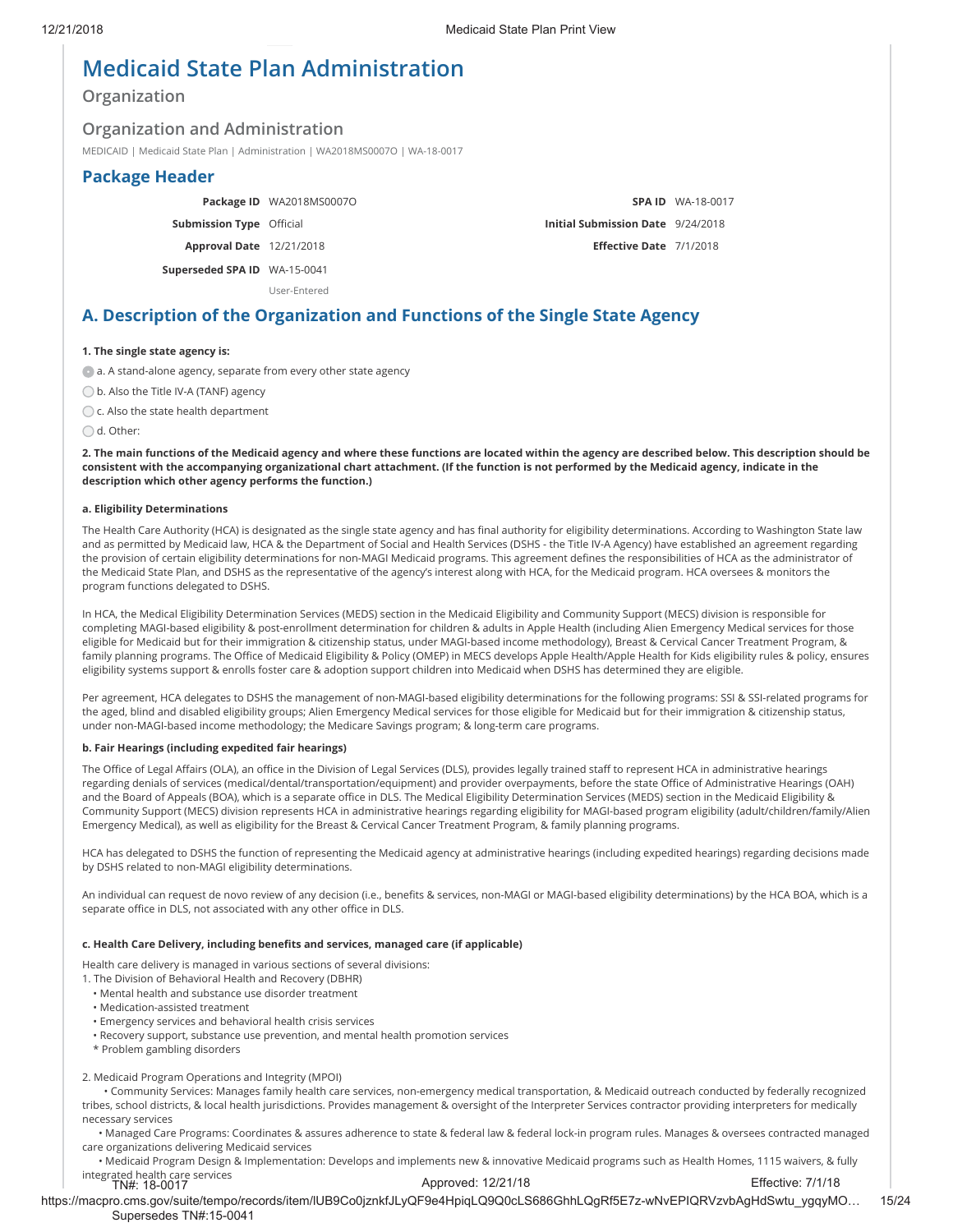#### 12/21/2018 Medicaid State Plan Print View

3. Clinical Quality & Care Transformation (CQCT)

 \* Pharmacy Operations: Manages the prescription drug program, directs overall pharmacy coverage policy & conducts pharmacy clinical reviews for fee-forservice prior authorizations.

 • Authorization Services: Processes authorizations for fee-for-service medical, dental, & DME pharmacy. Processes alien emergency medical applications & hospice-related requests.

• Clinical Strategy & Operations: Provides care transformation, decision & clinical support

Per agreement, HCA delegates the management of the following to DSHS:

• Residential Habilitation Centers/Public Intermediate Care Facilities for People with Intellectual Disabilities (ICF/ID) (42 CFR 483.400)

• Privately operated, licensed boarding homes or nursing homes that have Medicaid certification as Intermediate Care Facilities for People with Intellectual

Disabilities (ICF/ID) (42 CFR 483.400)

• Home & Community-Based Services (HCBS) programs including Medicaid Personal Care & the Community First Choice Program

• Certain Chronic Care Management services

• Long-term Care (adult family homes, boarding homes, & the community residential services & support programs) & nursing facility services

#### **d. Program and policy support including state plan, waivers, and demonstrations (if applicable)**

Program & policy support is managed in various sections of several divisions:

1. Policy division (POL)

- Paying for Value: Implements value-based purchasing policies
- Legislative Affairs & Analysis: Coordinates legislative activities
- Health Innovation & Reform: Strategy & policy to advance health system transformation & oversees implementation of Healthier Washington.

• Medicaid Transformation: Develops & supports Medicaid transformation within Healthier Washington.

• Analytics, Research & Measurement: Provides data & analytic support to inform & monitor policy & innovation.

2. Clinical Quality & Care Transformation (CQCT)

 \* Pharmacy Operations: Manages the prescription drug program, directs overall pharmacy coverage policy & conducts pharmacy clinical reviews for fee-forservice prior authorizations

• Health Services & Management: Develops Medicaid medical benefit policy & provides utilization management

 • Authorization Services: Processes authorizations for FFS medical, dental, & DME pharmacy. Processes alien emergency medical applications & hospice-related requests.

• Clinical Strategy & Ops: Provides care transformation & performance measurement leadership, decision & clinical support

• Health Technology Assessment Program: Reviews selected health technologies to develop coverage &reimbursement policies

3. Medicaid Eligibility and Community Support (MECS)

 • Medical Eligibility Determination Services (MEDS): Completes eligibility & post-enrollment determination for children & adults in Apple Health, Breast & Cervical Cancer Treatment Program & Take Charge Family Planning

 • Medical Assistance Customer Service Center (MACSC): Helps Apple Health clients & providers with questions & issues about Medicaid coverage, managed care, billing, claims & enrollment

· Office of Medicaid Eligibility & Policy (OMEP): Develops Apple Health/Apple Health for Kids eligibility rules & policy, ensures eligibility systems support, conducts stakeholder outreach, & opens medical coverage for foster care and adoption support children

4. Medicaid Program Operations and Integrity (MPOI)

• Behavioral Health: Manages & monitors contracts for behavioral health services

 • Medicaid Compliance Review & Analytics: Monitors fee-for-service & managed care providers to ensure contract compliance; provides clinical-based technical assistance to managed care organizations; investigates & resolves enrollee access to care & quality of care concerns; monitors & improves special programs; & triages critical incidents reported by health plans.

 • Medicaid Program Design & Implementation: Develops & implements new & innovative Medicaid programs such as Health Homes, 1115 waivers, & fully integrated health care services.

• Program Integrity: Conducts audits & reviews of fee-for-service & managed care providers to prevent & recover improper payments

5. Division of Behavioral Health and Recovery (DBHR) supports:

- Mental health and substance use disorder treatment
- Medication-assisted treatment
- Emergency services and behavioral health crisis services
- Recovery support, substance use prevention, and mental health promotion services
- \* Problem gambling disorders
- \* Waiver programs

#### 6. Division of Legal Services

\*OŰce of Rules & Publications: Manages rule making; maintains the Medicaid State Plan & manages the process to amend it

7. Office of Tribal Affairs & Analysis:

- Advises on government-to-government relationships with tribes
- Conducts training in government-to-government relationships with tribes & the policy reasons for these relationships.
- Works with tribes, the Indian Health Service, & Urban Indian Health Programs on issues and concerns.
- Develops program policies & rules

8. DSHS (per agreement):

- \* 1915(b) & (c) waivers
- \*Demonstration projects

\*ICF/ID

\*HCBS prgms

 \*Long term care \*Chronic care

## **e. Administration, including budget, legal counsel**

Administration is managed in various sections of several divisions:

1. Financial Services (FS)

TN#: 18-0017

#### Approved: 12/21/18 Effective: 7/1/18

https://macpro.cms.gov/suite/tempo/records/item/lUB9Co0jznkfJLyQF9e4HpiqLQ9Q0cLS686GhhLQgRf5E7z-wNvEPIQRVzvbAgHdSwtu\_ygqyMO… 16/24 Supersedes TN#:15-0041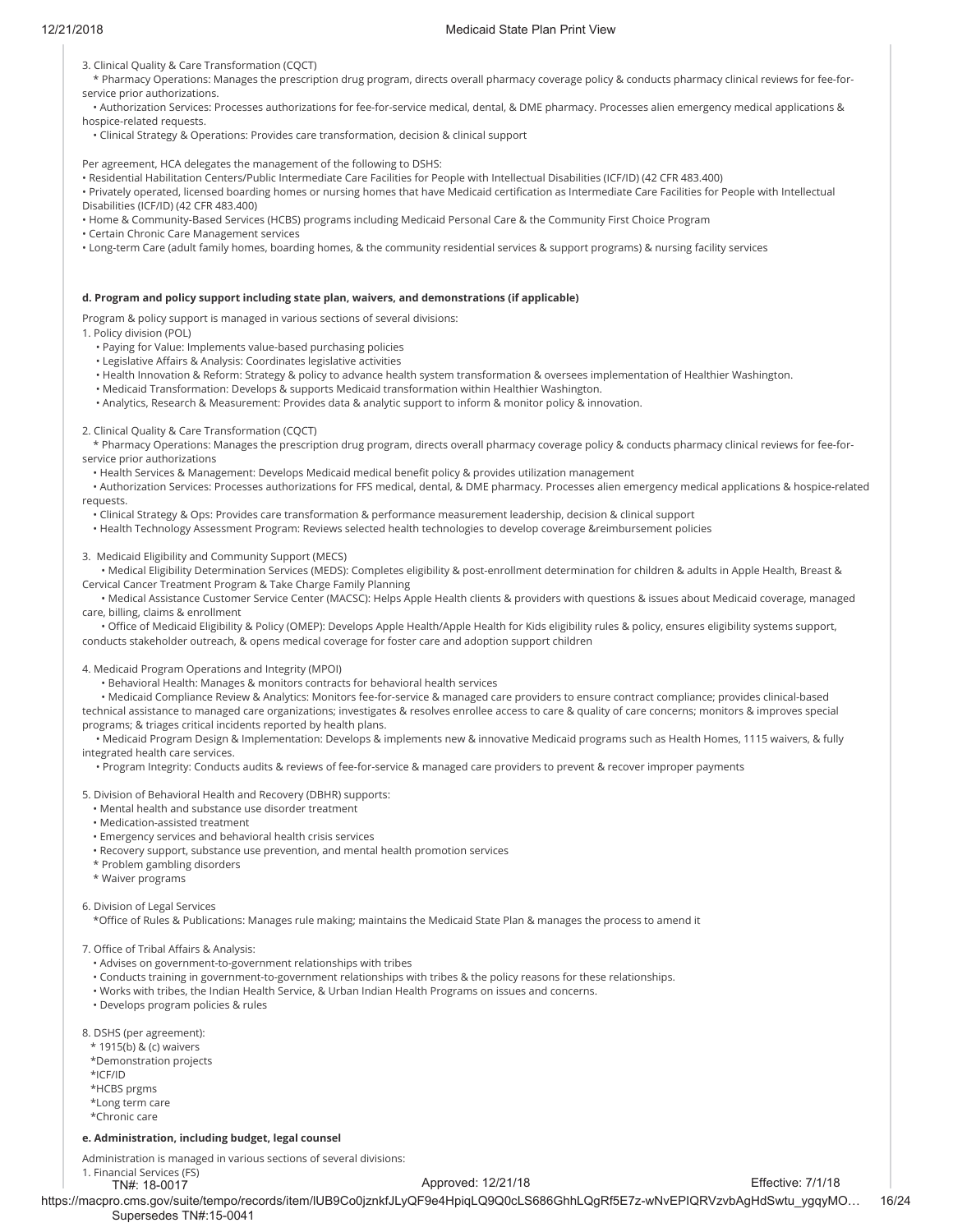- Budget preparations & expenditure monitoring
- Accounting & payroll
- Per-capita Medicaid forecasting
- Managed care rate-setting methods for Medicaid clients
- Setting fee-for-service rate schedules for physicians, dentists, hospitals, clinics, & others

2. The Division of Legal Services (DLS)

• Office of Rules & Publications (ORP): Manages rule making (for Washington Administrative Code)&provider billing guide actions; maintains Medicaid State Plan & the amendment process

- Office of Legal Affairs (OLA): Handles administrative hearings & appeals for denials of service & provider overpayments
- Office of Contracts & Procurements (OCP): Provides guidance for contract/procurement/purchasing activities
- Enterprise Risk Management Office (ERMO): Provides legal services & oversees HCA's risk management programs & the Board of Appeals (BOA)

### 3. Office of Tribal Affairs & Analysis:

- Advises on government-to-government relationships with tribes in accordance with federal Medicaid requirements & chapter 43.376 RCW.
- Conducts training in government-to-government relationships with tribes & the policy reasons for these relationships
- Works with tribes, the Indian Health Service, & Urban Indian Health Programs on issues and concerns
- Develops program policies & rules

### **f. Financial management, including processing of provider claims and other health care ţnancing**

Financial management is managed by various sections in several divisions:

1. Financial Services (FS)

• Budget preparations & expenditure monitoring

- Accounting & payroll
- Per-capita Medicaid forecasting
- Managed care rate-setting methods for Medicaid clients

• Setting fee-for-service rate schedules for physicians, dentists, hospitals, clinics, & others

2. Medicaid Program Operations & Integrity (MPOI)

 • Business Operations & Claims Support: Provides timely & accurate adjudication of fee-for-service claims • Community Services: Medicaid outreach conducted by federally recognized tribes, school districts, & local health jurisdictions

### **g. Systems administration, including MMIS, eligibility systems**

1. ProviderOne Operations & Services (P1OS)

• Office of Medicaid Systems & Data: Operates & maintains ProviderOne (P1) (MMIS), manages the MMIS contract, provides system support to P1 business customers

• Office of Provider Enrollment: Verifies provider eligibility to offer Medicaid services.

• Office of Enterprise Data Management & Analytics (EDMA): Responsible for a variety of Medicaid state & federal reporting & enterprise data management/governance processes

 • Medicaid Information & Technology Architecture (MITA): Baselines organizational processes against the CMS MITA framework & develops initiatives intended to modernize WA State Medicaid systems.

 • ProviderOne Enhancement & Contract Performance: Manages the P1operations & maintenance contract to ensure adherence to all federal/state requirements & manages the life cycle of numerous federal & state initiatives that require P1 enhancements.

2. Enterprise Technology Services (ETS)

\*Provides information technology (IT) supports, installation, ordering & access for services

\*Helps analyze business needs & recommends solutions

 \*Web & multimedia services, database services, application development & support, Agency networking & infrastructure services, IT portfolio management services, enterprise architecture services, & other strategic planning/decision making services, support for Amazon Web Services utilization, Health Information Technologies, enterprise application systems support, enterprise telephone systems, desktop support, service desk, IT business services, PAY1 & SEBB IT services, & security services.

### **h. Other functions, e.g., TPL, utilization management (optional)**

1. Clinical Quality and Care Transformation (CQCT)

- Health Services and Management: Develops Medicaid medical benefit policy & provides utilization management
- Clinical Support: Provides care transformation & performance measurement leadership, decision support, clinical analytics, & clinical contract support
- Prescription Drug Program: Identifies preferred drugs & increases awareness of cost-effective use of prescription drugs. (Non-Medicaid-funded)

· Shared Decision Making Program: Runs certification process for Patient Decision Aids & leads efforts for statewide spread of shared decision making. (Non-Medicaid-funded)

 • Clinical Quality Performance Measurement: Provides leadership for Agency clinical & value-based measurement strategies, including oversight for Statewide Common Measure Set. (Non-Medicaid-funded)

### 2. Medicaid Program Operations and Integrity (MPOI)

 • Behavioral Health: Manages & monitors contracts with Behavioral Health Organizations, provides contractual oversight for behavioral health services which include mental health, substance use disorder inpatient & outpatient care, crisis response, & many other services.

 • Managed Care Programs: Coordinates & assures adherence to state & federal law, & federal lock-in program rules; manages & oversees contracted managed care organizations delivering Medicaid services.

 • Medicaid Compliance Review & Analytics: Monitors fee-for-service & managed care providers to ensure compliance with contractual requirements; provides clinical-based technical assistance to managed care organizations; investigates & resolves enrollee access to care issues & quality of care concerns; monitors & improves special programs; & triages critical incidents reported by health plans.

 • Program Integrity: Conducts audits & reviews of fee-for-service & managed care providers to ensure compliance with Medicaid laws & contractual requirements & prevent and recover improper payments.

3. Communications (COM): helps with internal & external communications (including client communications), including strategic messaging & communications planning, media relations, & visual communications (including forms & publications); partners with Enterprise Technology Services to oversee HCA's website & intranet.

4. The Office of Audit & Accountability (OAA) provides independent & objective feedback about business operations to help ensure processes & internal controls comply with state & federal requirements; works closely with the Office of the Attorney General to investigate fraud & abuse that could result in higher health care costs Approved: 12/21/18 Effective: 7/1/18

### TN#: 18-0017

https://macpro.cms.gov/suite/tempo/records/item/lUB9Co0jznkfJLyQF9e4HpiqLQ9Q0cLS686GhhLQgRf5E7z-wNvEPIQRVzvbAgHdSwtu\_ygqyMO… 17/24 Supersedes TN#:15-0041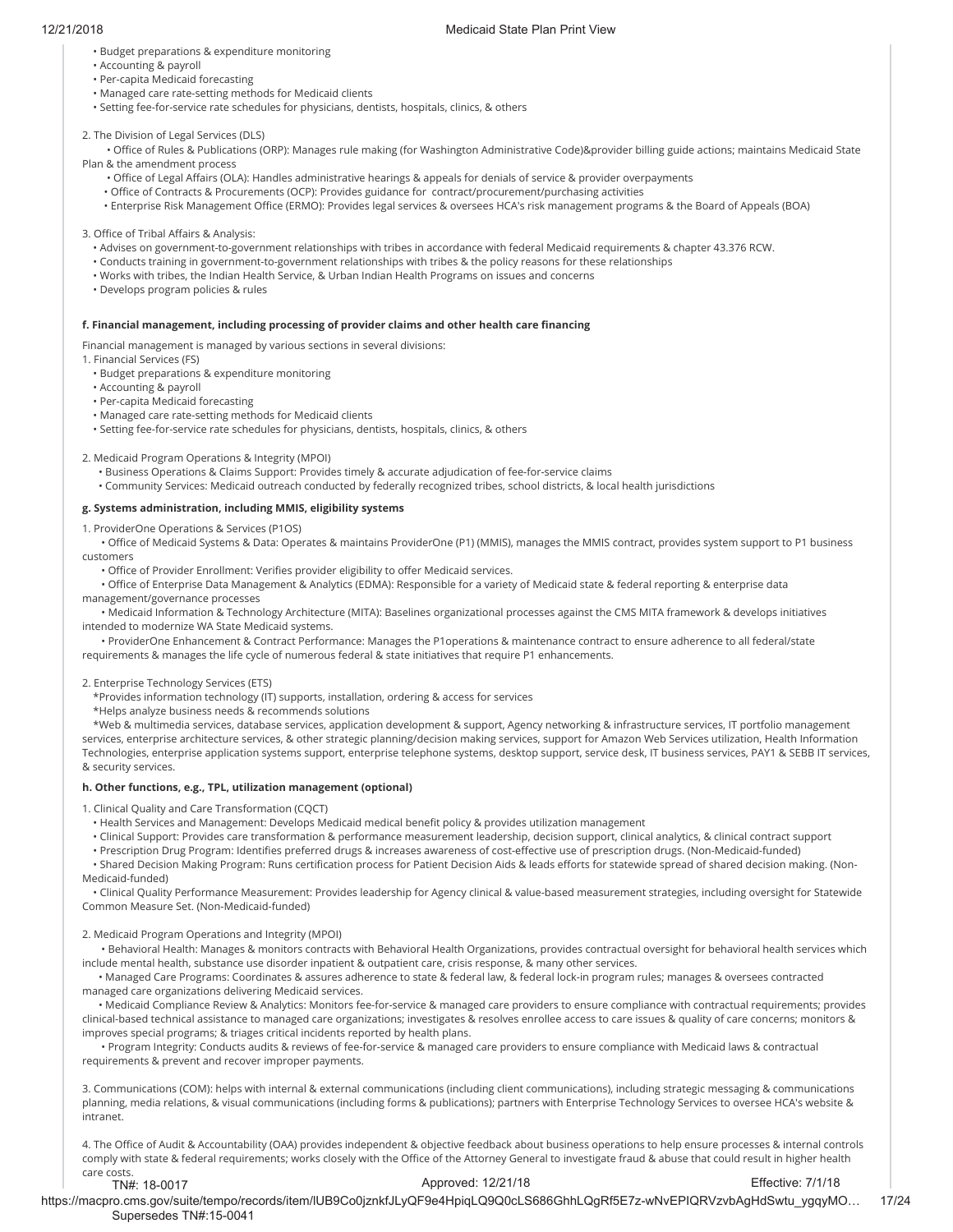5. Planning & Performance division (PPD): leads Lean activities, Performance Management Quarterly Target Reviews, sets standards for project management, & conducts Organizational Change Management activities.

6. The Employee Resources Division (ERD) includes:

• Mail & Imaging Services: Processes mail & images paper claims, forms, & eligibility documents to support HCA, the Health Benefit Exchange, & DSHS supporting Medicaid.

• Facilities: Oversees building operations, maintenance, & reception to ensure continued & efficient functioning of infrastructure

• Human Resources: Assists in hiring; provides information & access to employee training & development opportunities, manages performance development programs & collective bargaining agreements

• Safety & Wellness: Oversees security, ergonomics, & the safety and wellness program

### **3. An organizational chart of the Medicaid agency has been uploaded:**

| Name                                        | Date Created           |  |
|---------------------------------------------|------------------------|--|
| <b>HCA Organization Chart with Sections</b> | 9/24/2018 12:52 PM EDT |  |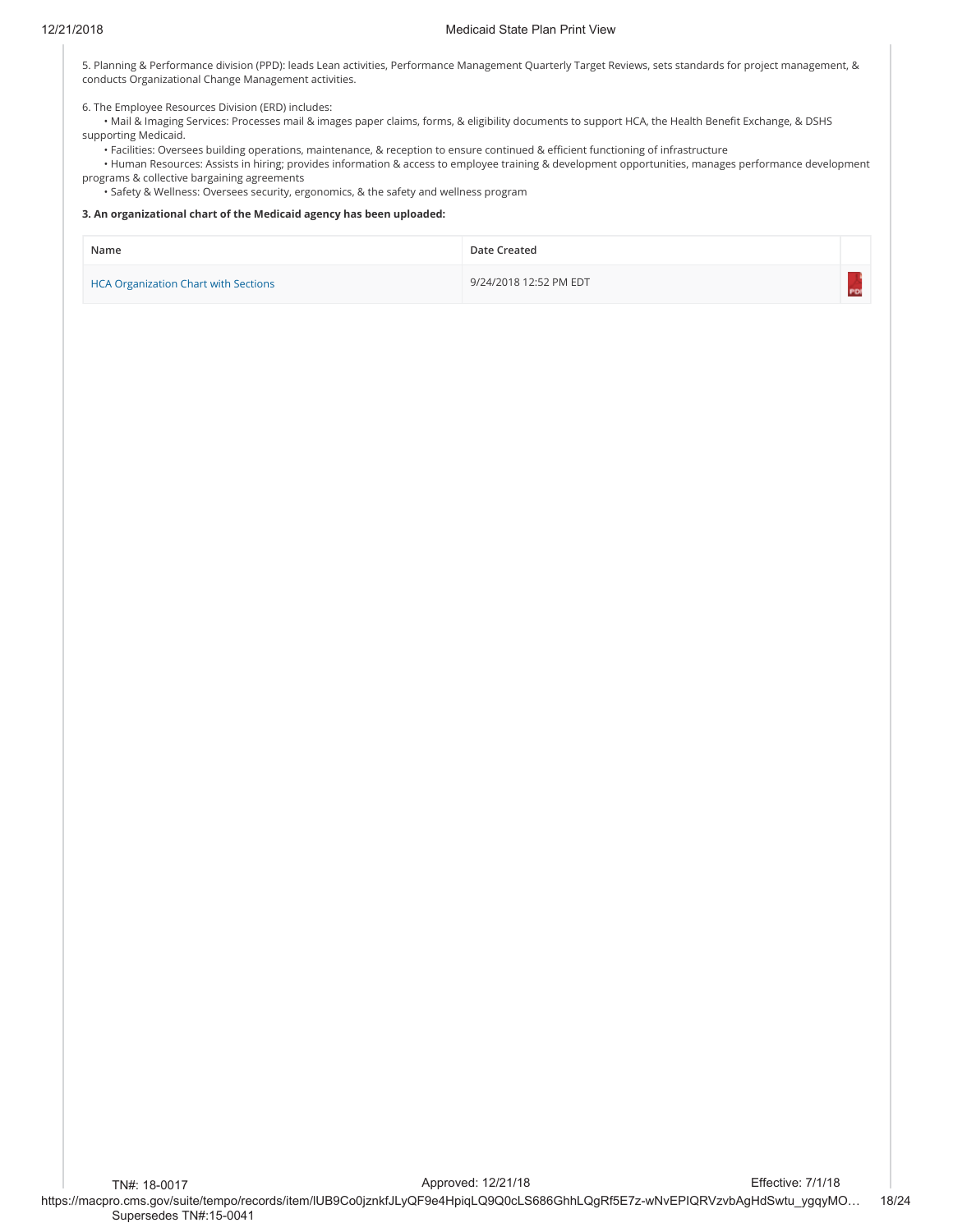## **Organization and Administration**

MEDICAID | Medicaid State Plan | Administration | WA2018MS0007O | WA-18-0017

### **Package Header**

**Package ID** WA2018MS0007O

**Submission Type** Official

**Approval Date** 12/21/2018

**Superseded SPA ID** WA-15-0041

User-Entered

## **B. Entities that Determine Eligibility or Conduct Fair Hearings Other than the Medicaid Agency**

### **Title**

Single state agency under Title IV-A (TANF)

#### **Description of the functions the delegated entity performs in carrying out its responsibilities:**

**SPA ID** WA-18-0017

**Initial Submission Date** 9/24/2018 **Eſective Date** 7/1/2018

According to Washington State law and as permitted by Medicaid law, HCA & the Department of Social and Health Services (DSHS) have established an agreement regarding certain functions. This agreement defines the responsibilities of HCA, the Single State Agency, as the administrator of the Medicaid State Plan, and DSHS, Title IV-A Agency, as the representative of the agency's interest along with HCA, for the Medicaid program. HCA oversees & monitors the program functions delegated to DSHS.

HCA delegates to DSHS the authority to determine eligibility for and to represent HCA's interest at administrative hearings (including expedited hearings) for eligibility regarding non-MAGI programs, including SSI & SSIrelated programs for the Aged, Blind, or Disabled eligibility groups, Healthcare for Workers with Disabilities, Alien Emergency Medical for those not eligible under MAGI rules, the Medicare Savings Program, and long-term care programs.

#### **Description of the functions the delegated entity performs in carrying out its responsibilities:**

Pursuant to a 1634 agreement, the Department for Social Security Administration determines eligibility for Supplemental Security Income recipients.

**Title**

The Social Security Administration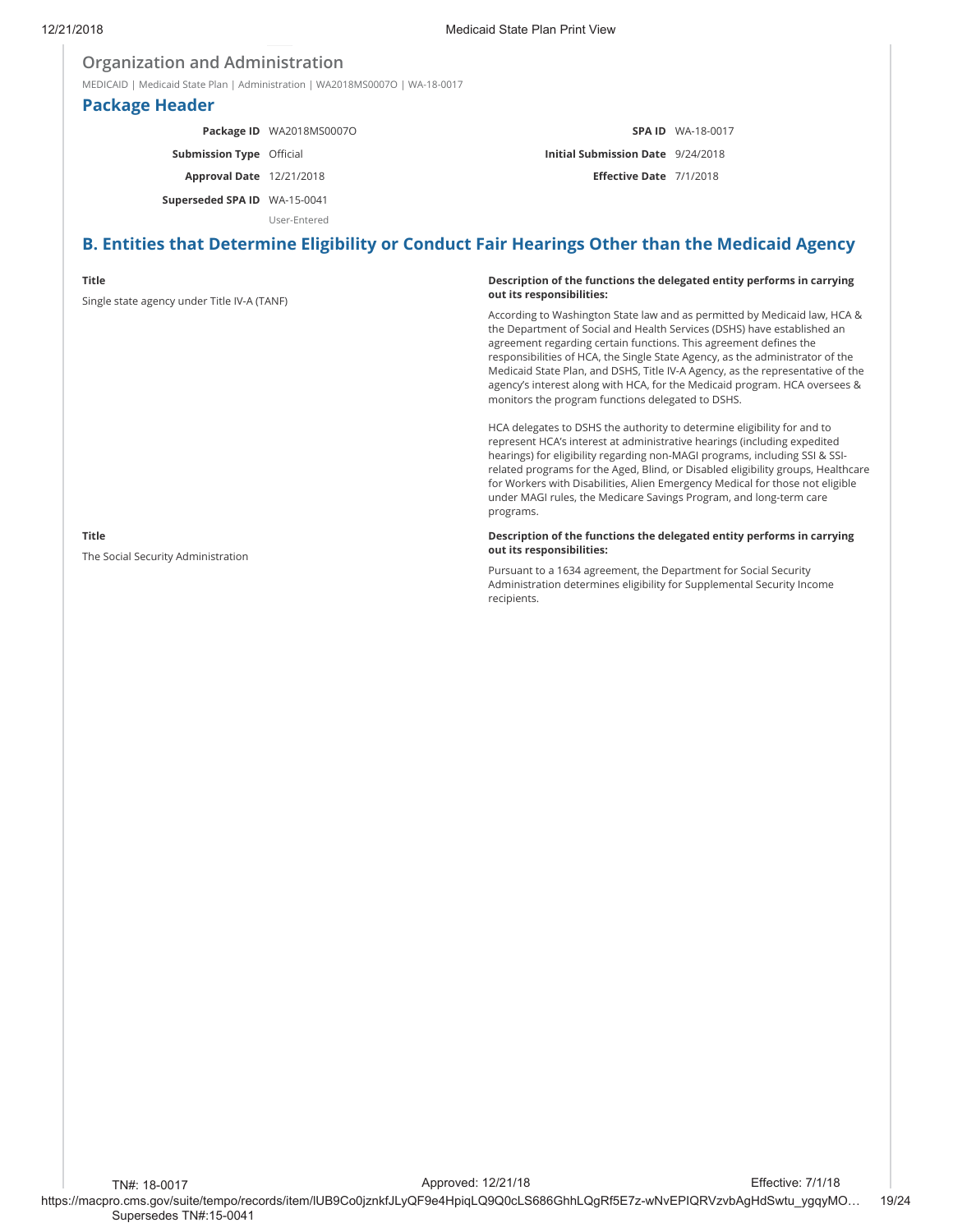## **Organization and Administration**

MEDICAID | Medicaid State Plan | Administration | WA2018MS0007O | WA-18-0017

## **Package Header**

**Package ID** WA2018MS0007O **Submission Type** Official **Approval Date** 12/21/2018 **Superseded SPA ID** WA-15-0041

**SPA ID** WA-18-0017 **Initial Submission Date** 9/24/2018 **Eſective Date** 7/1/2018

User-Entered

## **E. Coordination with Other Executive Agencies**

**The Medicaid agency coordinates with any other Executive agency related to any Medicaid functions or activities not described elsewhere in the Organization and Administration portion of the state plan (e.g. public health, aging, substance abuse, developmental disability agencies):.**

- Yes
- O No

| Name of agency: 1                           | Description of the Medicaid<br>functions or activities conducted<br>or coordinated with another<br>executive agency:                                                                                                                                                                                                                                                                                                                                                                                                                                                                                                                                                                                                                                                                                                                                                                                                                                                                                                                                                                                                                                                                                                                                                                                                                                   |
|---------------------------------------------|--------------------------------------------------------------------------------------------------------------------------------------------------------------------------------------------------------------------------------------------------------------------------------------------------------------------------------------------------------------------------------------------------------------------------------------------------------------------------------------------------------------------------------------------------------------------------------------------------------------------------------------------------------------------------------------------------------------------------------------------------------------------------------------------------------------------------------------------------------------------------------------------------------------------------------------------------------------------------------------------------------------------------------------------------------------------------------------------------------------------------------------------------------------------------------------------------------------------------------------------------------------------------------------------------------------------------------------------------------|
| Department of Corrections                   | Partners with HCA and the<br>Department of Labor & Industries<br>in the HCA-administered Health<br>Technology Assessment program<br>and Prescription Drug Program<br>which set common standards for<br>evidence-based practices.                                                                                                                                                                                                                                                                                                                                                                                                                                                                                                                                                                                                                                                                                                                                                                                                                                                                                                                                                                                                                                                                                                                       |
| Department of Health                        | Regulates provider licensure within<br>scope-of-practice standards set in<br>state law & addresses population-<br>based public health issues.                                                                                                                                                                                                                                                                                                                                                                                                                                                                                                                                                                                                                                                                                                                                                                                                                                                                                                                                                                                                                                                                                                                                                                                                          |
| Department of Social and Health<br>Services | Maintains the eligibility system of<br>record for Medicaid & public<br>assistance programs. In cases<br>where DSHS takes action on behalf<br>of HCA, the DSHS employee acts as<br>an authorized agent<br>(representative) of HCA. HCA<br>delegates to DSHS the authority to<br>administer the programs below.<br>HCA retains policy making<br>authority and responsibility to<br>monitor & oversee DSHS'<br>administration of these Medicaid<br>services:<br>* Eligibility determinations for non-<br>MAGI-based programs (SSI & SSI-<br>related programs for the aged,<br>blind & disabled eligibility groups,<br>Alien Emergency Medical for those<br>not eligible under MAGI rules, the<br>Medicare Savings Program, & long-<br>term care programs).<br>· Residential Habilitation<br>Centers/Public Intermediate Care<br>Facilities for People with<br>Intellectual Disabilities (ICF/ID) (42<br>CFR 483.400).<br>• Section 1915(b) and 1915(c)<br>waivers (42 CFR 440.180). Note:<br><b>HCA maintains overall</b><br>responsibility for all waivers; DSHS<br>manages certain waiver services.<br>• Privately operated, licensed<br>boarding homes or nursing homes<br>that have Medicaid certification as<br>Intermediate Care Facilities for<br>People with Intellectual Disabilities<br>(ICF/ID) (42 CFR 483.400)<br>• Home and Community-Based |
| 12/21/18                                    | Services (HCPETRECTRE, Millen                                                                                                                                                                                                                                                                                                                                                                                                                                                                                                                                                                                                                                                                                                                                                                                                                                                                                                                                                                                                                                                                                                                                                                                                                                                                                                                          |

TN#: 18-0017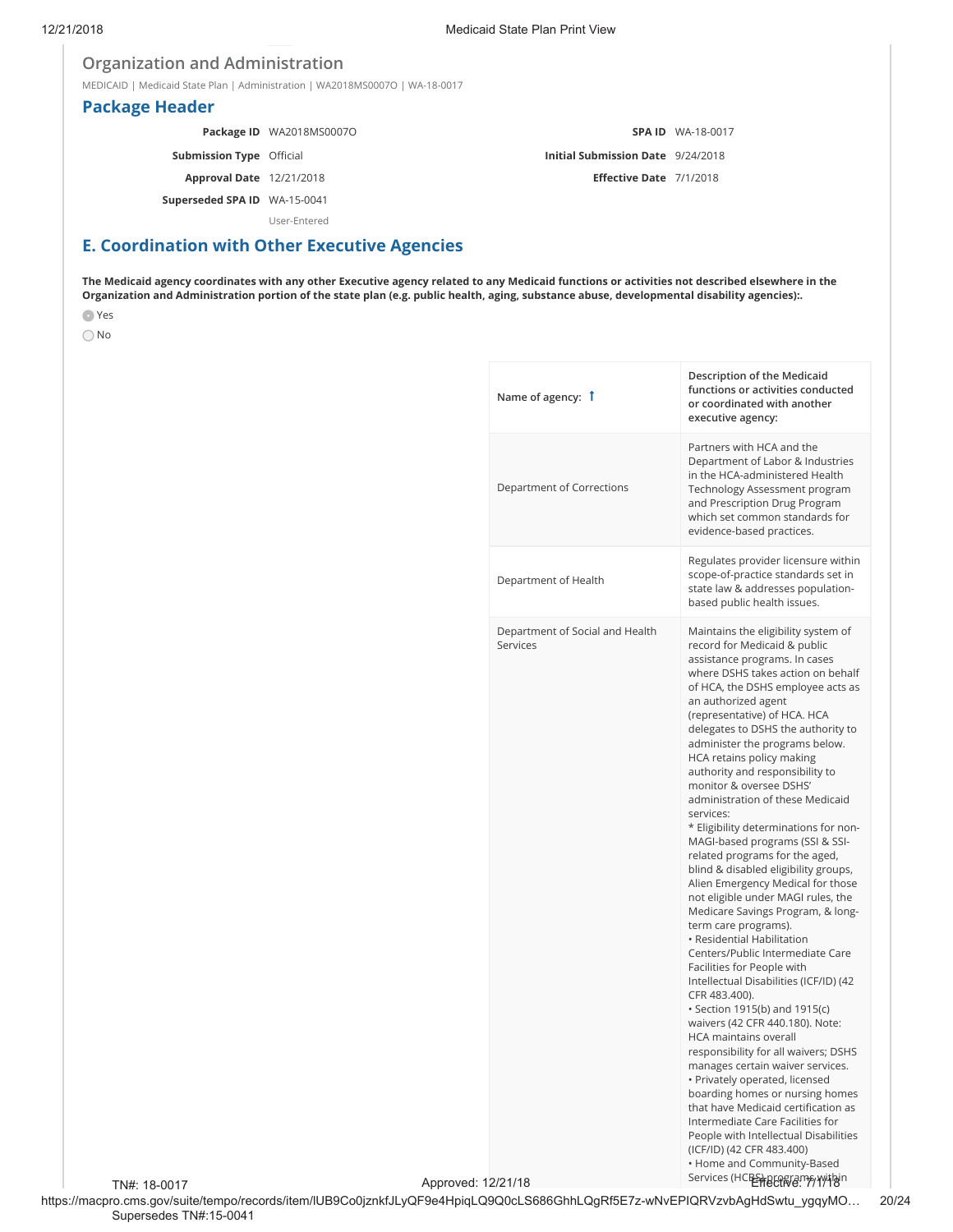| Name of agency: 1                       | Description of the Medicaid<br>functions or activities conducted<br>or coordinated with another<br>executive agency:                                                                                                                                                                                                                                                                                                                                                                                                                                                                                                                                                                                                                                                                                                                                                                                                                                                                                                                                                                                                                                                                                                                                                                                                                                                                                                                                                                                                                                                                                                                  |
|-----------------------------------------|---------------------------------------------------------------------------------------------------------------------------------------------------------------------------------------------------------------------------------------------------------------------------------------------------------------------------------------------------------------------------------------------------------------------------------------------------------------------------------------------------------------------------------------------------------------------------------------------------------------------------------------------------------------------------------------------------------------------------------------------------------------------------------------------------------------------------------------------------------------------------------------------------------------------------------------------------------------------------------------------------------------------------------------------------------------------------------------------------------------------------------------------------------------------------------------------------------------------------------------------------------------------------------------------------------------------------------------------------------------------------------------------------------------------------------------------------------------------------------------------------------------------------------------------------------------------------------------------------------------------------------------|
|                                         | the State, including Medicaid<br>Personal Care and the Community<br>First Choice Program<br>• Certain Chronic Care<br>Management services<br>• Approved Medicaid grants and<br>demonstration projects. Note: HCA<br>maintains overall responsibility for<br>all Medicaid grants and<br>demonstration projects; DSHS<br>manages certain grant and project<br>services.<br>• Long-term Care (adult family<br>homes, boarding homes, and the<br>community residential services and<br>support programs) and nursing<br>facility services. DSHS will<br>administer and pay for<br>administrative and programmatic<br>services related to long-term care<br>and nursing facility services<br>• HCA recognizes DSHS as the State<br>Survey Agency for Medicare and<br>Medicaid Survey and Certification<br>as described in the Federal State<br>Operations Manual. State Medicaid<br>Agency functions delegated to the<br>DSHS State Survey Agency include:<br>o Minimum Data Set (MDS) review<br>& analysis for calculating case mix<br>adjusted Medicaid rates<br>o Administration of Medicaid<br>enforcement & compliance<br>remedies for deficient nursing<br>facilities, including civil fines,<br>collections, and formal & informal<br>hearings<br>o Quality Improvements &<br><b>Evaluation System</b><br>o The Quality Assurance Nurses<br>(QAN) program, including case mix<br>accuracy & utilization review of<br>Nurse Aide registry (NATCEP)<br>program<br>o Investigation of allegations of<br>resident/client abuse, neglect, or<br>misappropriation of nursing facility<br>residents, including findings, as<br>appropriate |
| Office of Administrative Hearings       | Conducts all initial (first level)<br>administrative hearings                                                                                                                                                                                                                                                                                                                                                                                                                                                                                                                                                                                                                                                                                                                                                                                                                                                                                                                                                                                                                                                                                                                                                                                                                                                                                                                                                                                                                                                                                                                                                                         |
| Office of the Insurance<br>Commissioner | Regulates & oversees Washington<br>State's health insurance industry,<br>including the licensing & oversight<br>of all carriers & assurance of<br>consumer protections.                                                                                                                                                                                                                                                                                                                                                                                                                                                                                                                                                                                                                                                                                                                                                                                                                                                                                                                                                                                                                                                                                                                                                                                                                                                                                                                                                                                                                                                               |
|                                         | $1 - 5$ of 5                                                                                                                                                                                                                                                                                                                                                                                                                                                                                                                                                                                                                                                                                                                                                                                                                                                                                                                                                                                                                                                                                                                                                                                                                                                                                                                                                                                                                                                                                                                                                                                                                          |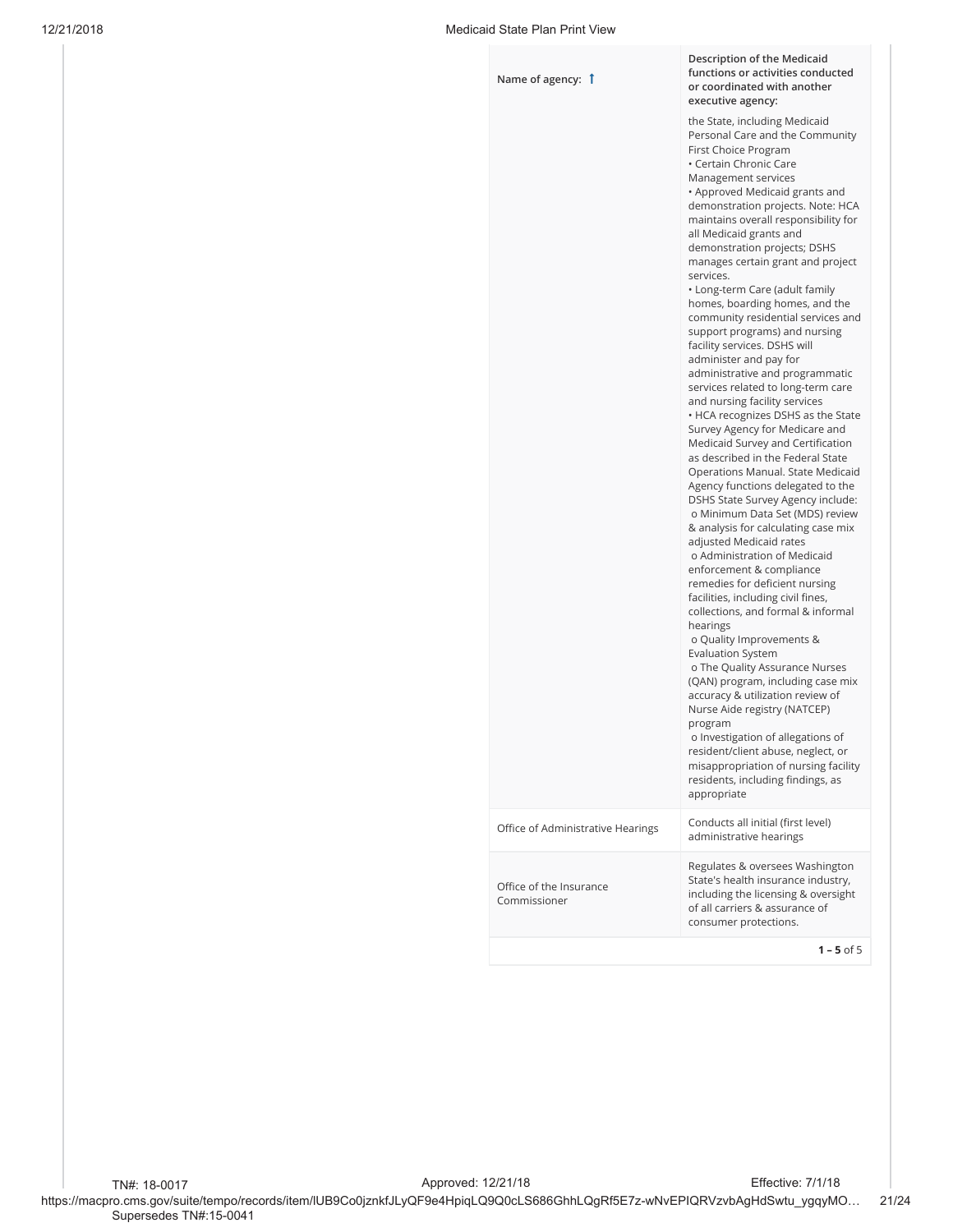## **Organization and Administration**

MEDICAID | Medicaid State Plan | Administration | WA2018MS0007O | WA-18-0017

## **Package Header**

|                                 | Package ID WA2018MS0007O |                                   | <b>SPA ID WA-18-0017</b> |
|---------------------------------|--------------------------|-----------------------------------|--------------------------|
| <b>Submission Type Official</b> |                          | Initial Submission Date 9/24/2018 |                          |
| <b>Approval Date</b> 12/21/2018 |                          | Effective Date 7/1/2018           |                          |
| Superseded SPA ID WA-15-0041    |                          |                                   |                          |
|                                 | User-Entered             |                                   |                          |

## **F. Additional information (optional)**

https://macpro.cms.gov/suite/tempo/records/item/lUB9Co0jznkfJLyQF9e4HpiqLQ9Q0cLS686GhhLQgRf5E7z-wNvEPIQRVzvbAgHdSwtu\_ygqyMO… 22/24 TN#: 18-0017 Supersedes TN#:15-0041 Approved: 12/21/18 Effective: 7/1/18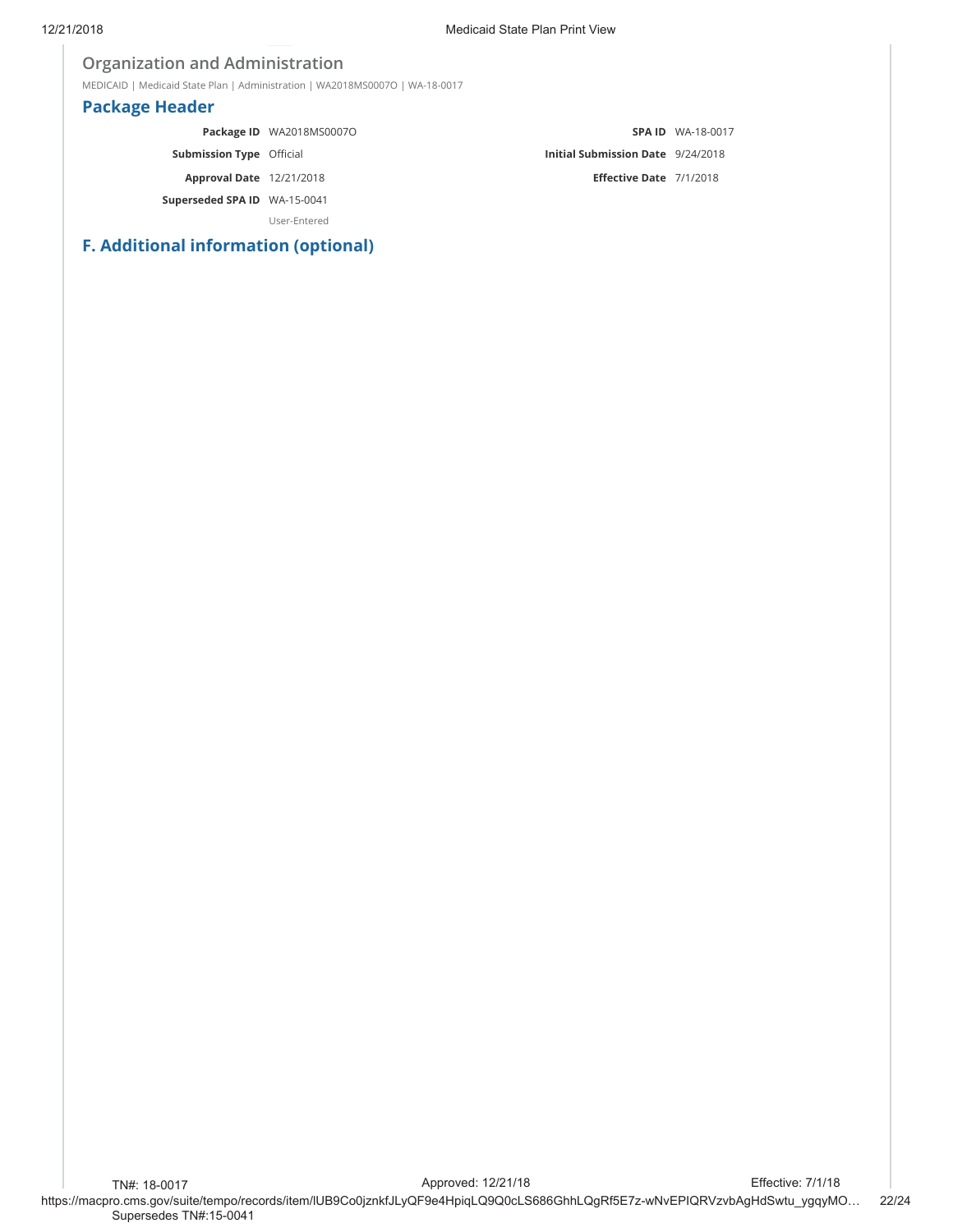## **Medicaid State Plan Administration**

**Organization**

### **Single State Agency Assurances**

MEDICAID | Medicaid State Plan | Administration | WA2018MS0007O | WA-18-0017

## **Package Header**

|                                 | Package ID WA2018MS0007O |                                          | <b>SPA ID WA-18-0017</b> |
|---------------------------------|--------------------------|------------------------------------------|--------------------------|
| <b>Submission Type Official</b> |                          | <b>Initial Submission Date</b> 9/24/2018 |                          |
| <b>Approval Date</b> 12/21/2018 |                          | Effective Date 7/1/2018                  |                          |
| Superseded SPA ID WA-15-0041    |                          |                                          |                          |
|                                 | User-Entered             |                                          |                          |

## **A. Assurances**

 $\vee$  1. The state plan is in operation on a statewide basis, in accordance with all the requirements of 42 CFR 431.50.

 $\vee$  2. All requirements of 42 CFR 431.10 are met.

■ 3. There is a Medical Care Advisory Committee to the agency director on health and medical services established in accordance with 42 CFR 431.12. All requirements of 42 CFR 431.12 are met.

☑ 4. The Medicaid agency does not delegate, other than to its own officials, the authority to supervise the plan or to develop or issue policies, rules, and regulations on program matters.

 $\blacktriangleright$  5. The Medicaid agency has established and maintains methods of personnel administration on a merit basis in accordance with the standards described at 5 USC 2301, and regulations at 5 CFR Part 900, Subpart F. All requirements of 42 CFR 432.10 are met.

○ 6. All requirements of 42 CFR Part 432, Subpart B are met, with respect to a training program for Medicaid agency personnel and the training and use of subprofessional staff and volunteers.

## **B. Additional information (optional)**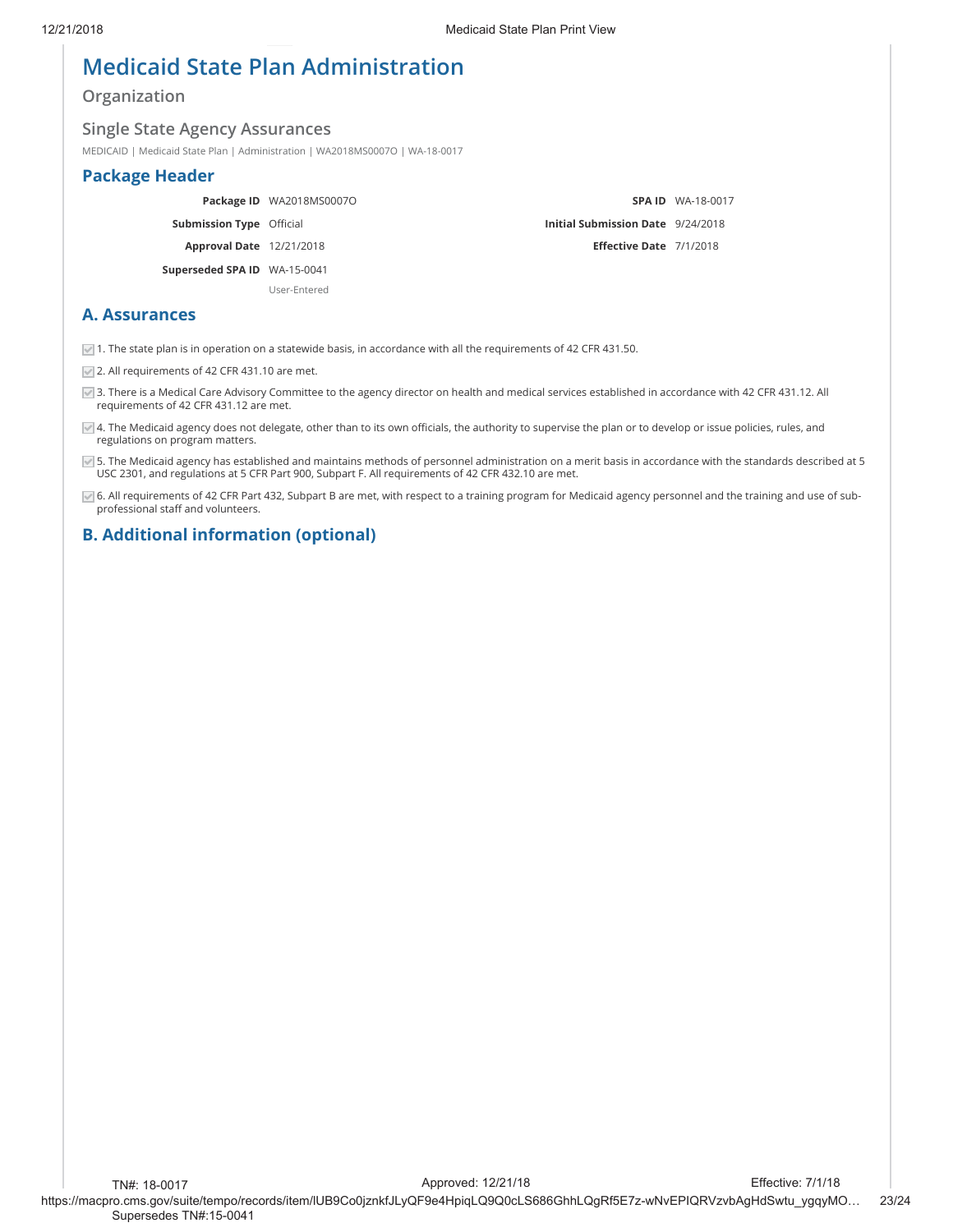PRA Disclosure Statement: According to the Paperwork Reduction Act of 1995, no persons are required to respond to a collection of information unless it displays a valid OMB control number. The valid OMB control number for this information collection is 0938-1188. The time required to complete this information collection is estimated to average 40 hours per response, including the time to review instructions, search existing data resources, gather the data needed, and complete and review the information collection. If you have comments concerning the accuracy of the time estimate(s) or suggestions for improving this form, please write to: CMS, 7500 Security Boulevard, Attn: PRA Reports Clearance Officer, Mail Stop C4-26-05, Baltimore, Maryland 21244-1850.

*This view was generated on 12/21/2018 1:00 PM EST*